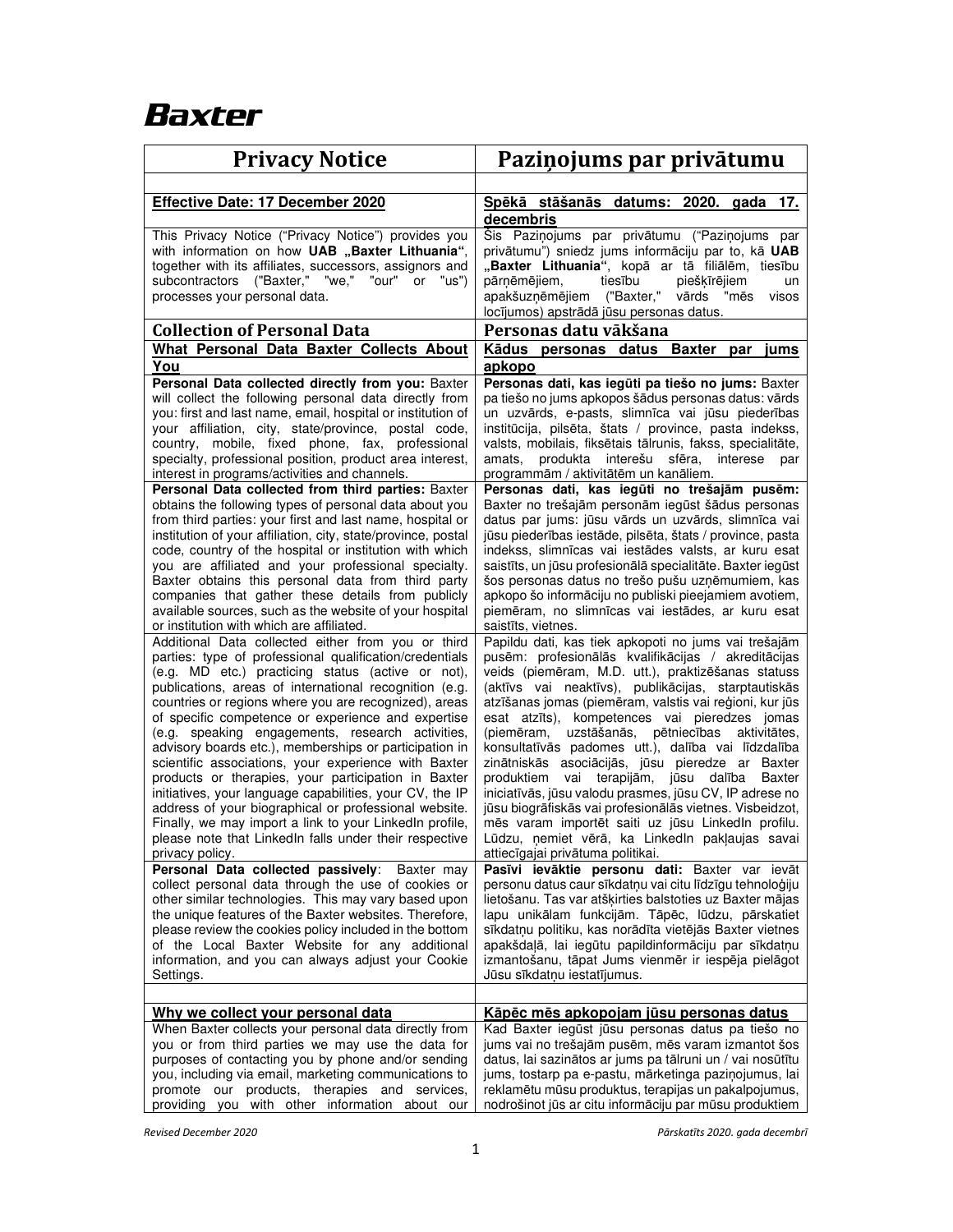| materiālus un jaunumus, informatīvos biletenus, kā arī<br>research study papers and news, newsletters, as well<br>informācijas apmaiņu par notikumiem un izglītības<br>as sharing information about events and educational<br>opportunities in the areas of your interests. In addition<br>iespējām jūsu interešu jomās. Papildus tam mēs<br>varam izmantot jūsu personas datus, lai tieši vai ar<br>to that we may use your personal data in order to reach<br>out to you directly or through third parties to conduct<br>trešo pušu starpniecību sazinātos ar jums, lai veiktu<br>Market Research Projects that aim to gather<br>tirgus izpētes projektus, kuru mērķis ir iegūt no jums<br>information from you on our products or therapies<br>informāciju par mūsu produktiem vai terapijām,<br>including your experience with them as well as<br>ieskaitot jūsu pieredzi, kā arī informāciju, kas saistīta<br>information related to specific diseases that fall under<br>ar specifiskām slimībām, kas ietilpst Baxter darbības<br>Baxter's area of activity or interest. We may also store<br>vai interešu lokā. Mēs varam arī glabāt šādus datus, lai<br>such data to further communicate with you on specific<br>turpmāk sazinātos ar jums par konkrētiem tirgus<br>izpētes projektiem vai citām darbībām, kurās esat<br>Market Research Projects or other activities you have<br>participated. We do so on the basis on your consent.<br>piedalījies. Mēs to darām, pamatojoties uz jūsu<br>In the consent form, Baxter will ask you to provide<br>piekrišanu. Piekrišanas formā Baxter lūgs jums sniegt<br>informāciju par jūsu interešu jomām un izvēlētajām<br>information about your areas of interests and selected<br>preferences. Providing us your personal data for the<br>preferencēm. Savu personas datu sniegšana mums<br>purposes described in the previous phrases is<br>augstāk aprakstītajiem mērķiem ir brīvprātīga. Ja jūs<br>voluntary. If you do not consent to Baxter processing<br>nepiekrītat, ka Baxter apstrādās jūsu personas datus,<br>your personal data, we will not send you any of the<br>mēs jums nenosūtīsim nevienu no iepriekšminētajiem<br>paziņojumiem vai informāciju. Lūdzu, ņemiet vērā: ja<br>above-mentioned communications or information.<br>Please note that if you provide your consent, you may<br>jūs sniedzat savu piekrišanu, jūs vienmēr varat to<br>always withdraw it or change your preferences by<br>atsaukt vai mainīt savus iestatījumus, aizpildot<br>following the instructions for unsubscribing available in<br>norādījumus par jaunumu abonēšanu, kas pieejami<br>the consent form. You can also withdraw your consent<br>piekrišanas formā. Varat arī atsaukt savu piekrišanu,<br>by contacting us using the contact details in the "How<br>sazinoties ar mums, izmantojot kontaktinformāciju<br>to contact us" section below. Note that withdrawal of<br>sadaļā "Kā ar mums sazināties". Ņemiet vērā, ka jūsu<br>your consent does not affect the lawfulness of<br>piekrišanas atsaukšana neietekmē jūsu personas datu<br>processing of your personal data before your consent's<br>apstrādes<br>likumību<br>pirms<br>jūsu<br>piekrišanas<br>withdrawal.<br>atsaukšanas.<br>We may also process your personal data directly from<br>Mēs varam arī apstrādāt jūsu personas datus pa tiešo<br>you or from third parties or publicly available data<br>no jums vai no trešajām pusēm, vai publiski<br>bases in order to better understand your scientific<br>pieejamajām datu bāzēm, lai labāk izprastu jūsu<br>background and the areas of your expertise as well as<br>zinātnisko pieredzi un jūsu kompetences jomas, kā arī<br>jūsu profesionālās preferences, intereses, profesionālo<br>your professional preferences, interests, professional<br>recognition and participation in scientific fora or<br>atzīšanu un dalību zinātniskos forumos vai asociācijās,<br>associations, your professional activities of choice,<br>jūsu izvēlētā profesionālā darbība, ieskaitot izpētes<br>including research activities, publications, speaking<br>publikācijas, uzstāšanās aktivitātes,<br>pasākumus,<br>activities, advisory boards, based also on Baxter's<br>konsultatīvās padomes, kuru pamatā ir arī Baxter<br>interaction with you, if it is the case. We do that in order<br>sadarbība ar jums, ja tas ir piemērojams. Mēs to<br>to identify areas of collaboration with Baxter that would<br>darām, lai noteiktu sadarbības jomas ar Baxter, kas<br>allow us to create opportunities to advance scientific<br>ļautu mums radīt iespējas uzlabot zinātnisko apmaiņu<br>exchange and medical care<br>un medicīnisko aprūpi.<br>We may also process your personal data in order to<br>Mēs varam arī apstrādāt jūsu personas datus, lai<br>email you a survey about our collaboration. We do so<br>nosūtītu jums aptauju par mūsu sadarbību pa e-pastu.<br>on the basis of our legitimate interests in managing our<br>Mēs to darām, pamatojoties uz mūsu likumīgajām<br>relationship with you and understanding your<br>interesēm, pārvaldot attiecības ar jums un izprotot jūsu<br>preferences and needs.<br>vēlmes un vajadzības.<br>Dažos gadījumos mēs varam veikt jūsu datu<br>In certain instances, we may conduct automated<br>processing of your data for the purposes of assessing<br>automatizētu apstrādi, lai novērtētu jūsu kā veselības<br>your characteristics as a healthcare professional in<br>aprūpes speciālista īpašības saistībā ar izvēlētajām<br>klīniskajām preferencēm, zinātniskajām un izglītības<br>relation to clinical preferences,<br>scientific and<br>educational activities of choice. We do so on the basis<br>darbībām. Mēs to darām, pamatojoties uz jūsu<br>on your consent. Providing us your personal data for<br>piekrišanu. Savu personas datu sniegšana mums<br>the purposes described in the previous phrases is<br>augstāk aprakstītajiem mērķiem ir brīvprātīga. Lūdzu,<br>voluntary. Please note that if you provide your consent,<br>ņemiet vērā: ja jūs sniedzat savu piekrišanu, jūs<br>you may always withdraw it by contacting us using the<br>vienmēr varat to atsaukt, sazinoties ar mums,<br>contact details in the "How to contact us" section<br>izmantojot kontaktinformāciju, kas atrodas zemāk<br>below. Note that withdrawal of your consent does not<br>sadaļā "Kā ar mums sazināties". Ņemiet vērā, ka jūsu<br>affect the lawfulness of processing of your personal<br>piekrišanas atsaukšana neietekmē jūsu personas datu<br>data before your consent's withdrawal.<br>apstrādes<br>likumību<br>pirms<br>jūsu<br>piekrišanas<br>atsaukšanas.<br>Mēs arī apkopojam jūsu personas datus no jums vai<br>We also collect your personal data from you or third<br>trešajām personām, lai tieši sazinātos ar jums, uzturētu<br>parties in order to directly communicate with you, keep<br>accurate our databases and comply with legal<br>mūsu datu bāzi precīzu un ievērotu juridiskās<br>saistības, piemēram, bez ierobežojumiem ziņot par<br>obligations such as without limitation adverse events<br>reporting. We do so on the basis of our legitimate<br>nelabvēlīgiem<br>notikumiem.<br>Mēs<br>to<br>darām, | products/therapies, including scientific information and | / terapijām, ieskaitot zinātnisko informāciju, pētījumu |
|------------------------------------------------------------------------------------------------------------------------------------------------------------------------------------------------------------------------------------------------------------------------------------------------------------------------------------------------------------------------------------------------------------------------------------------------------------------------------------------------------------------------------------------------------------------------------------------------------------------------------------------------------------------------------------------------------------------------------------------------------------------------------------------------------------------------------------------------------------------------------------------------------------------------------------------------------------------------------------------------------------------------------------------------------------------------------------------------------------------------------------------------------------------------------------------------------------------------------------------------------------------------------------------------------------------------------------------------------------------------------------------------------------------------------------------------------------------------------------------------------------------------------------------------------------------------------------------------------------------------------------------------------------------------------------------------------------------------------------------------------------------------------------------------------------------------------------------------------------------------------------------------------------------------------------------------------------------------------------------------------------------------------------------------------------------------------------------------------------------------------------------------------------------------------------------------------------------------------------------------------------------------------------------------------------------------------------------------------------------------------------------------------------------------------------------------------------------------------------------------------------------------------------------------------------------------------------------------------------------------------------------------------------------------------------------------------------------------------------------------------------------------------------------------------------------------------------------------------------------------------------------------------------------------------------------------------------------------------------------------------------------------------------------------------------------------------------------------------------------------------------------------------------------------------------------------------------------------------------------------------------------------------------------------------------------------------------------------------------------------------------------------------------------------------------------------------------------------------------------------------------------------------------------------------------------------------------------------------------------------------------------------------------------------------------------------------------------------------------------------------------------------------------------------------------------------------------------------------------------------------------------------------------------------------------------------------------------------------------------------------------------------------------------------------------------------------------------------------------------------------------------------------------------------------------------------------------------------------------------------------------------------------------------------------------------------------------------------------------------------------------------------------------------------------------------------------------------------------------------------------------------------------------------------------------------------------------------------------------------------------------------------------------------------------------------------------------------------------------------------------------------------------------------------------------------------------------------------------------------------------------------------------------------------------------------------------------------------------------------------------------------------------------------------------------------------------------------------------------------------------------------------------------------------------------------------------------------------------------------------------------------------------------------------------------------------------------------------------------------------------------------------------------------------------------------------------------------------------------------------------------------------------------------------------------------------------------------------------------------------------------------------------------------------------------------------------------------------------------------------------------------------------------------------------------------------------------------------------------------------------------------------------------------------------------------------------------------------------------------------------------------------------------------------------------------------------------------------------------------------------------------------------------------------------------------------------------------------------------------------------------------------------------------------------------------------------------------------------------------------------------------------------------------------------------------------------------------------------------------------------------------------------------------------------------------------------------------------------------------------------------------------------------------------------------------------------------------------------------------------------------------------------------------------------------------------------------------------------------------------------------------------------------------------------------------------------------------------------------------------------------------------------------------------------------------------------------------------------------------------------------------------------------------------------------------------------------------------------------------------------------|----------------------------------------------------------|---------------------------------------------------------|
|                                                                                                                                                                                                                                                                                                                                                                                                                                                                                                                                                                                                                                                                                                                                                                                                                                                                                                                                                                                                                                                                                                                                                                                                                                                                                                                                                                                                                                                                                                                                                                                                                                                                                                                                                                                                                                                                                                                                                                                                                                                                                                                                                                                                                                                                                                                                                                                                                                                                                                                                                                                                                                                                                                                                                                                                                                                                                                                                                                                                                                                                                                                                                                                                                                                                                                                                                                                                                                                                                                                                                                                                                                                                                                                                                                                                                                                                                                                                                                                                                                                                                                                                                                                                                                                                                                                                                                                                                                                                                                                                                                                                                                                                                                                                                                                                                                                                                                                                                                                                                                                                                                                                                                                                                                                                                                                                                                                                                                                                                                                                                                                                                                                                                                                                                                                                                                                                                                                                                                                                                                                                                                                                                                                                                                                                                                                                                                                                                                                                                                                                                                                                                                                                                                                                                                                                                                                                                                                                                                                                                                                                                                                                                                                                                                                            |                                                          |                                                         |
|                                                                                                                                                                                                                                                                                                                                                                                                                                                                                                                                                                                                                                                                                                                                                                                                                                                                                                                                                                                                                                                                                                                                                                                                                                                                                                                                                                                                                                                                                                                                                                                                                                                                                                                                                                                                                                                                                                                                                                                                                                                                                                                                                                                                                                                                                                                                                                                                                                                                                                                                                                                                                                                                                                                                                                                                                                                                                                                                                                                                                                                                                                                                                                                                                                                                                                                                                                                                                                                                                                                                                                                                                                                                                                                                                                                                                                                                                                                                                                                                                                                                                                                                                                                                                                                                                                                                                                                                                                                                                                                                                                                                                                                                                                                                                                                                                                                                                                                                                                                                                                                                                                                                                                                                                                                                                                                                                                                                                                                                                                                                                                                                                                                                                                                                                                                                                                                                                                                                                                                                                                                                                                                                                                                                                                                                                                                                                                                                                                                                                                                                                                                                                                                                                                                                                                                                                                                                                                                                                                                                                                                                                                                                                                                                                                                            |                                                          |                                                         |
|                                                                                                                                                                                                                                                                                                                                                                                                                                                                                                                                                                                                                                                                                                                                                                                                                                                                                                                                                                                                                                                                                                                                                                                                                                                                                                                                                                                                                                                                                                                                                                                                                                                                                                                                                                                                                                                                                                                                                                                                                                                                                                                                                                                                                                                                                                                                                                                                                                                                                                                                                                                                                                                                                                                                                                                                                                                                                                                                                                                                                                                                                                                                                                                                                                                                                                                                                                                                                                                                                                                                                                                                                                                                                                                                                                                                                                                                                                                                                                                                                                                                                                                                                                                                                                                                                                                                                                                                                                                                                                                                                                                                                                                                                                                                                                                                                                                                                                                                                                                                                                                                                                                                                                                                                                                                                                                                                                                                                                                                                                                                                                                                                                                                                                                                                                                                                                                                                                                                                                                                                                                                                                                                                                                                                                                                                                                                                                                                                                                                                                                                                                                                                                                                                                                                                                                                                                                                                                                                                                                                                                                                                                                                                                                                                                                            |                                                          |                                                         |
|                                                                                                                                                                                                                                                                                                                                                                                                                                                                                                                                                                                                                                                                                                                                                                                                                                                                                                                                                                                                                                                                                                                                                                                                                                                                                                                                                                                                                                                                                                                                                                                                                                                                                                                                                                                                                                                                                                                                                                                                                                                                                                                                                                                                                                                                                                                                                                                                                                                                                                                                                                                                                                                                                                                                                                                                                                                                                                                                                                                                                                                                                                                                                                                                                                                                                                                                                                                                                                                                                                                                                                                                                                                                                                                                                                                                                                                                                                                                                                                                                                                                                                                                                                                                                                                                                                                                                                                                                                                                                                                                                                                                                                                                                                                                                                                                                                                                                                                                                                                                                                                                                                                                                                                                                                                                                                                                                                                                                                                                                                                                                                                                                                                                                                                                                                                                                                                                                                                                                                                                                                                                                                                                                                                                                                                                                                                                                                                                                                                                                                                                                                                                                                                                                                                                                                                                                                                                                                                                                                                                                                                                                                                                                                                                                                                            |                                                          |                                                         |
|                                                                                                                                                                                                                                                                                                                                                                                                                                                                                                                                                                                                                                                                                                                                                                                                                                                                                                                                                                                                                                                                                                                                                                                                                                                                                                                                                                                                                                                                                                                                                                                                                                                                                                                                                                                                                                                                                                                                                                                                                                                                                                                                                                                                                                                                                                                                                                                                                                                                                                                                                                                                                                                                                                                                                                                                                                                                                                                                                                                                                                                                                                                                                                                                                                                                                                                                                                                                                                                                                                                                                                                                                                                                                                                                                                                                                                                                                                                                                                                                                                                                                                                                                                                                                                                                                                                                                                                                                                                                                                                                                                                                                                                                                                                                                                                                                                                                                                                                                                                                                                                                                                                                                                                                                                                                                                                                                                                                                                                                                                                                                                                                                                                                                                                                                                                                                                                                                                                                                                                                                                                                                                                                                                                                                                                                                                                                                                                                                                                                                                                                                                                                                                                                                                                                                                                                                                                                                                                                                                                                                                                                                                                                                                                                                                                            |                                                          |                                                         |
|                                                                                                                                                                                                                                                                                                                                                                                                                                                                                                                                                                                                                                                                                                                                                                                                                                                                                                                                                                                                                                                                                                                                                                                                                                                                                                                                                                                                                                                                                                                                                                                                                                                                                                                                                                                                                                                                                                                                                                                                                                                                                                                                                                                                                                                                                                                                                                                                                                                                                                                                                                                                                                                                                                                                                                                                                                                                                                                                                                                                                                                                                                                                                                                                                                                                                                                                                                                                                                                                                                                                                                                                                                                                                                                                                                                                                                                                                                                                                                                                                                                                                                                                                                                                                                                                                                                                                                                                                                                                                                                                                                                                                                                                                                                                                                                                                                                                                                                                                                                                                                                                                                                                                                                                                                                                                                                                                                                                                                                                                                                                                                                                                                                                                                                                                                                                                                                                                                                                                                                                                                                                                                                                                                                                                                                                                                                                                                                                                                                                                                                                                                                                                                                                                                                                                                                                                                                                                                                                                                                                                                                                                                                                                                                                                                                            |                                                          |                                                         |
|                                                                                                                                                                                                                                                                                                                                                                                                                                                                                                                                                                                                                                                                                                                                                                                                                                                                                                                                                                                                                                                                                                                                                                                                                                                                                                                                                                                                                                                                                                                                                                                                                                                                                                                                                                                                                                                                                                                                                                                                                                                                                                                                                                                                                                                                                                                                                                                                                                                                                                                                                                                                                                                                                                                                                                                                                                                                                                                                                                                                                                                                                                                                                                                                                                                                                                                                                                                                                                                                                                                                                                                                                                                                                                                                                                                                                                                                                                                                                                                                                                                                                                                                                                                                                                                                                                                                                                                                                                                                                                                                                                                                                                                                                                                                                                                                                                                                                                                                                                                                                                                                                                                                                                                                                                                                                                                                                                                                                                                                                                                                                                                                                                                                                                                                                                                                                                                                                                                                                                                                                                                                                                                                                                                                                                                                                                                                                                                                                                                                                                                                                                                                                                                                                                                                                                                                                                                                                                                                                                                                                                                                                                                                                                                                                                                            |                                                          |                                                         |
|                                                                                                                                                                                                                                                                                                                                                                                                                                                                                                                                                                                                                                                                                                                                                                                                                                                                                                                                                                                                                                                                                                                                                                                                                                                                                                                                                                                                                                                                                                                                                                                                                                                                                                                                                                                                                                                                                                                                                                                                                                                                                                                                                                                                                                                                                                                                                                                                                                                                                                                                                                                                                                                                                                                                                                                                                                                                                                                                                                                                                                                                                                                                                                                                                                                                                                                                                                                                                                                                                                                                                                                                                                                                                                                                                                                                                                                                                                                                                                                                                                                                                                                                                                                                                                                                                                                                                                                                                                                                                                                                                                                                                                                                                                                                                                                                                                                                                                                                                                                                                                                                                                                                                                                                                                                                                                                                                                                                                                                                                                                                                                                                                                                                                                                                                                                                                                                                                                                                                                                                                                                                                                                                                                                                                                                                                                                                                                                                                                                                                                                                                                                                                                                                                                                                                                                                                                                                                                                                                                                                                                                                                                                                                                                                                                                            |                                                          |                                                         |
|                                                                                                                                                                                                                                                                                                                                                                                                                                                                                                                                                                                                                                                                                                                                                                                                                                                                                                                                                                                                                                                                                                                                                                                                                                                                                                                                                                                                                                                                                                                                                                                                                                                                                                                                                                                                                                                                                                                                                                                                                                                                                                                                                                                                                                                                                                                                                                                                                                                                                                                                                                                                                                                                                                                                                                                                                                                                                                                                                                                                                                                                                                                                                                                                                                                                                                                                                                                                                                                                                                                                                                                                                                                                                                                                                                                                                                                                                                                                                                                                                                                                                                                                                                                                                                                                                                                                                                                                                                                                                                                                                                                                                                                                                                                                                                                                                                                                                                                                                                                                                                                                                                                                                                                                                                                                                                                                                                                                                                                                                                                                                                                                                                                                                                                                                                                                                                                                                                                                                                                                                                                                                                                                                                                                                                                                                                                                                                                                                                                                                                                                                                                                                                                                                                                                                                                                                                                                                                                                                                                                                                                                                                                                                                                                                                                            |                                                          |                                                         |
|                                                                                                                                                                                                                                                                                                                                                                                                                                                                                                                                                                                                                                                                                                                                                                                                                                                                                                                                                                                                                                                                                                                                                                                                                                                                                                                                                                                                                                                                                                                                                                                                                                                                                                                                                                                                                                                                                                                                                                                                                                                                                                                                                                                                                                                                                                                                                                                                                                                                                                                                                                                                                                                                                                                                                                                                                                                                                                                                                                                                                                                                                                                                                                                                                                                                                                                                                                                                                                                                                                                                                                                                                                                                                                                                                                                                                                                                                                                                                                                                                                                                                                                                                                                                                                                                                                                                                                                                                                                                                                                                                                                                                                                                                                                                                                                                                                                                                                                                                                                                                                                                                                                                                                                                                                                                                                                                                                                                                                                                                                                                                                                                                                                                                                                                                                                                                                                                                                                                                                                                                                                                                                                                                                                                                                                                                                                                                                                                                                                                                                                                                                                                                                                                                                                                                                                                                                                                                                                                                                                                                                                                                                                                                                                                                                                            |                                                          |                                                         |
|                                                                                                                                                                                                                                                                                                                                                                                                                                                                                                                                                                                                                                                                                                                                                                                                                                                                                                                                                                                                                                                                                                                                                                                                                                                                                                                                                                                                                                                                                                                                                                                                                                                                                                                                                                                                                                                                                                                                                                                                                                                                                                                                                                                                                                                                                                                                                                                                                                                                                                                                                                                                                                                                                                                                                                                                                                                                                                                                                                                                                                                                                                                                                                                                                                                                                                                                                                                                                                                                                                                                                                                                                                                                                                                                                                                                                                                                                                                                                                                                                                                                                                                                                                                                                                                                                                                                                                                                                                                                                                                                                                                                                                                                                                                                                                                                                                                                                                                                                                                                                                                                                                                                                                                                                                                                                                                                                                                                                                                                                                                                                                                                                                                                                                                                                                                                                                                                                                                                                                                                                                                                                                                                                                                                                                                                                                                                                                                                                                                                                                                                                                                                                                                                                                                                                                                                                                                                                                                                                                                                                                                                                                                                                                                                                                                            |                                                          |                                                         |
|                                                                                                                                                                                                                                                                                                                                                                                                                                                                                                                                                                                                                                                                                                                                                                                                                                                                                                                                                                                                                                                                                                                                                                                                                                                                                                                                                                                                                                                                                                                                                                                                                                                                                                                                                                                                                                                                                                                                                                                                                                                                                                                                                                                                                                                                                                                                                                                                                                                                                                                                                                                                                                                                                                                                                                                                                                                                                                                                                                                                                                                                                                                                                                                                                                                                                                                                                                                                                                                                                                                                                                                                                                                                                                                                                                                                                                                                                                                                                                                                                                                                                                                                                                                                                                                                                                                                                                                                                                                                                                                                                                                                                                                                                                                                                                                                                                                                                                                                                                                                                                                                                                                                                                                                                                                                                                                                                                                                                                                                                                                                                                                                                                                                                                                                                                                                                                                                                                                                                                                                                                                                                                                                                                                                                                                                                                                                                                                                                                                                                                                                                                                                                                                                                                                                                                                                                                                                                                                                                                                                                                                                                                                                                                                                                                                            |                                                          |                                                         |
|                                                                                                                                                                                                                                                                                                                                                                                                                                                                                                                                                                                                                                                                                                                                                                                                                                                                                                                                                                                                                                                                                                                                                                                                                                                                                                                                                                                                                                                                                                                                                                                                                                                                                                                                                                                                                                                                                                                                                                                                                                                                                                                                                                                                                                                                                                                                                                                                                                                                                                                                                                                                                                                                                                                                                                                                                                                                                                                                                                                                                                                                                                                                                                                                                                                                                                                                                                                                                                                                                                                                                                                                                                                                                                                                                                                                                                                                                                                                                                                                                                                                                                                                                                                                                                                                                                                                                                                                                                                                                                                                                                                                                                                                                                                                                                                                                                                                                                                                                                                                                                                                                                                                                                                                                                                                                                                                                                                                                                                                                                                                                                                                                                                                                                                                                                                                                                                                                                                                                                                                                                                                                                                                                                                                                                                                                                                                                                                                                                                                                                                                                                                                                                                                                                                                                                                                                                                                                                                                                                                                                                                                                                                                                                                                                                                            |                                                          |                                                         |
|                                                                                                                                                                                                                                                                                                                                                                                                                                                                                                                                                                                                                                                                                                                                                                                                                                                                                                                                                                                                                                                                                                                                                                                                                                                                                                                                                                                                                                                                                                                                                                                                                                                                                                                                                                                                                                                                                                                                                                                                                                                                                                                                                                                                                                                                                                                                                                                                                                                                                                                                                                                                                                                                                                                                                                                                                                                                                                                                                                                                                                                                                                                                                                                                                                                                                                                                                                                                                                                                                                                                                                                                                                                                                                                                                                                                                                                                                                                                                                                                                                                                                                                                                                                                                                                                                                                                                                                                                                                                                                                                                                                                                                                                                                                                                                                                                                                                                                                                                                                                                                                                                                                                                                                                                                                                                                                                                                                                                                                                                                                                                                                                                                                                                                                                                                                                                                                                                                                                                                                                                                                                                                                                                                                                                                                                                                                                                                                                                                                                                                                                                                                                                                                                                                                                                                                                                                                                                                                                                                                                                                                                                                                                                                                                                                                            |                                                          |                                                         |
|                                                                                                                                                                                                                                                                                                                                                                                                                                                                                                                                                                                                                                                                                                                                                                                                                                                                                                                                                                                                                                                                                                                                                                                                                                                                                                                                                                                                                                                                                                                                                                                                                                                                                                                                                                                                                                                                                                                                                                                                                                                                                                                                                                                                                                                                                                                                                                                                                                                                                                                                                                                                                                                                                                                                                                                                                                                                                                                                                                                                                                                                                                                                                                                                                                                                                                                                                                                                                                                                                                                                                                                                                                                                                                                                                                                                                                                                                                                                                                                                                                                                                                                                                                                                                                                                                                                                                                                                                                                                                                                                                                                                                                                                                                                                                                                                                                                                                                                                                                                                                                                                                                                                                                                                                                                                                                                                                                                                                                                                                                                                                                                                                                                                                                                                                                                                                                                                                                                                                                                                                                                                                                                                                                                                                                                                                                                                                                                                                                                                                                                                                                                                                                                                                                                                                                                                                                                                                                                                                                                                                                                                                                                                                                                                                                                            |                                                          |                                                         |
|                                                                                                                                                                                                                                                                                                                                                                                                                                                                                                                                                                                                                                                                                                                                                                                                                                                                                                                                                                                                                                                                                                                                                                                                                                                                                                                                                                                                                                                                                                                                                                                                                                                                                                                                                                                                                                                                                                                                                                                                                                                                                                                                                                                                                                                                                                                                                                                                                                                                                                                                                                                                                                                                                                                                                                                                                                                                                                                                                                                                                                                                                                                                                                                                                                                                                                                                                                                                                                                                                                                                                                                                                                                                                                                                                                                                                                                                                                                                                                                                                                                                                                                                                                                                                                                                                                                                                                                                                                                                                                                                                                                                                                                                                                                                                                                                                                                                                                                                                                                                                                                                                                                                                                                                                                                                                                                                                                                                                                                                                                                                                                                                                                                                                                                                                                                                                                                                                                                                                                                                                                                                                                                                                                                                                                                                                                                                                                                                                                                                                                                                                                                                                                                                                                                                                                                                                                                                                                                                                                                                                                                                                                                                                                                                                                                            |                                                          |                                                         |
|                                                                                                                                                                                                                                                                                                                                                                                                                                                                                                                                                                                                                                                                                                                                                                                                                                                                                                                                                                                                                                                                                                                                                                                                                                                                                                                                                                                                                                                                                                                                                                                                                                                                                                                                                                                                                                                                                                                                                                                                                                                                                                                                                                                                                                                                                                                                                                                                                                                                                                                                                                                                                                                                                                                                                                                                                                                                                                                                                                                                                                                                                                                                                                                                                                                                                                                                                                                                                                                                                                                                                                                                                                                                                                                                                                                                                                                                                                                                                                                                                                                                                                                                                                                                                                                                                                                                                                                                                                                                                                                                                                                                                                                                                                                                                                                                                                                                                                                                                                                                                                                                                                                                                                                                                                                                                                                                                                                                                                                                                                                                                                                                                                                                                                                                                                                                                                                                                                                                                                                                                                                                                                                                                                                                                                                                                                                                                                                                                                                                                                                                                                                                                                                                                                                                                                                                                                                                                                                                                                                                                                                                                                                                                                                                                                                            |                                                          |                                                         |
|                                                                                                                                                                                                                                                                                                                                                                                                                                                                                                                                                                                                                                                                                                                                                                                                                                                                                                                                                                                                                                                                                                                                                                                                                                                                                                                                                                                                                                                                                                                                                                                                                                                                                                                                                                                                                                                                                                                                                                                                                                                                                                                                                                                                                                                                                                                                                                                                                                                                                                                                                                                                                                                                                                                                                                                                                                                                                                                                                                                                                                                                                                                                                                                                                                                                                                                                                                                                                                                                                                                                                                                                                                                                                                                                                                                                                                                                                                                                                                                                                                                                                                                                                                                                                                                                                                                                                                                                                                                                                                                                                                                                                                                                                                                                                                                                                                                                                                                                                                                                                                                                                                                                                                                                                                                                                                                                                                                                                                                                                                                                                                                                                                                                                                                                                                                                                                                                                                                                                                                                                                                                                                                                                                                                                                                                                                                                                                                                                                                                                                                                                                                                                                                                                                                                                                                                                                                                                                                                                                                                                                                                                                                                                                                                                                                            |                                                          |                                                         |
|                                                                                                                                                                                                                                                                                                                                                                                                                                                                                                                                                                                                                                                                                                                                                                                                                                                                                                                                                                                                                                                                                                                                                                                                                                                                                                                                                                                                                                                                                                                                                                                                                                                                                                                                                                                                                                                                                                                                                                                                                                                                                                                                                                                                                                                                                                                                                                                                                                                                                                                                                                                                                                                                                                                                                                                                                                                                                                                                                                                                                                                                                                                                                                                                                                                                                                                                                                                                                                                                                                                                                                                                                                                                                                                                                                                                                                                                                                                                                                                                                                                                                                                                                                                                                                                                                                                                                                                                                                                                                                                                                                                                                                                                                                                                                                                                                                                                                                                                                                                                                                                                                                                                                                                                                                                                                                                                                                                                                                                                                                                                                                                                                                                                                                                                                                                                                                                                                                                                                                                                                                                                                                                                                                                                                                                                                                                                                                                                                                                                                                                                                                                                                                                                                                                                                                                                                                                                                                                                                                                                                                                                                                                                                                                                                                                            |                                                          |                                                         |
|                                                                                                                                                                                                                                                                                                                                                                                                                                                                                                                                                                                                                                                                                                                                                                                                                                                                                                                                                                                                                                                                                                                                                                                                                                                                                                                                                                                                                                                                                                                                                                                                                                                                                                                                                                                                                                                                                                                                                                                                                                                                                                                                                                                                                                                                                                                                                                                                                                                                                                                                                                                                                                                                                                                                                                                                                                                                                                                                                                                                                                                                                                                                                                                                                                                                                                                                                                                                                                                                                                                                                                                                                                                                                                                                                                                                                                                                                                                                                                                                                                                                                                                                                                                                                                                                                                                                                                                                                                                                                                                                                                                                                                                                                                                                                                                                                                                                                                                                                                                                                                                                                                                                                                                                                                                                                                                                                                                                                                                                                                                                                                                                                                                                                                                                                                                                                                                                                                                                                                                                                                                                                                                                                                                                                                                                                                                                                                                                                                                                                                                                                                                                                                                                                                                                                                                                                                                                                                                                                                                                                                                                                                                                                                                                                                                            |                                                          |                                                         |
|                                                                                                                                                                                                                                                                                                                                                                                                                                                                                                                                                                                                                                                                                                                                                                                                                                                                                                                                                                                                                                                                                                                                                                                                                                                                                                                                                                                                                                                                                                                                                                                                                                                                                                                                                                                                                                                                                                                                                                                                                                                                                                                                                                                                                                                                                                                                                                                                                                                                                                                                                                                                                                                                                                                                                                                                                                                                                                                                                                                                                                                                                                                                                                                                                                                                                                                                                                                                                                                                                                                                                                                                                                                                                                                                                                                                                                                                                                                                                                                                                                                                                                                                                                                                                                                                                                                                                                                                                                                                                                                                                                                                                                                                                                                                                                                                                                                                                                                                                                                                                                                                                                                                                                                                                                                                                                                                                                                                                                                                                                                                                                                                                                                                                                                                                                                                                                                                                                                                                                                                                                                                                                                                                                                                                                                                                                                                                                                                                                                                                                                                                                                                                                                                                                                                                                                                                                                                                                                                                                                                                                                                                                                                                                                                                                                            |                                                          |                                                         |
|                                                                                                                                                                                                                                                                                                                                                                                                                                                                                                                                                                                                                                                                                                                                                                                                                                                                                                                                                                                                                                                                                                                                                                                                                                                                                                                                                                                                                                                                                                                                                                                                                                                                                                                                                                                                                                                                                                                                                                                                                                                                                                                                                                                                                                                                                                                                                                                                                                                                                                                                                                                                                                                                                                                                                                                                                                                                                                                                                                                                                                                                                                                                                                                                                                                                                                                                                                                                                                                                                                                                                                                                                                                                                                                                                                                                                                                                                                                                                                                                                                                                                                                                                                                                                                                                                                                                                                                                                                                                                                                                                                                                                                                                                                                                                                                                                                                                                                                                                                                                                                                                                                                                                                                                                                                                                                                                                                                                                                                                                                                                                                                                                                                                                                                                                                                                                                                                                                                                                                                                                                                                                                                                                                                                                                                                                                                                                                                                                                                                                                                                                                                                                                                                                                                                                                                                                                                                                                                                                                                                                                                                                                                                                                                                                                                            |                                                          |                                                         |
|                                                                                                                                                                                                                                                                                                                                                                                                                                                                                                                                                                                                                                                                                                                                                                                                                                                                                                                                                                                                                                                                                                                                                                                                                                                                                                                                                                                                                                                                                                                                                                                                                                                                                                                                                                                                                                                                                                                                                                                                                                                                                                                                                                                                                                                                                                                                                                                                                                                                                                                                                                                                                                                                                                                                                                                                                                                                                                                                                                                                                                                                                                                                                                                                                                                                                                                                                                                                                                                                                                                                                                                                                                                                                                                                                                                                                                                                                                                                                                                                                                                                                                                                                                                                                                                                                                                                                                                                                                                                                                                                                                                                                                                                                                                                                                                                                                                                                                                                                                                                                                                                                                                                                                                                                                                                                                                                                                                                                                                                                                                                                                                                                                                                                                                                                                                                                                                                                                                                                                                                                                                                                                                                                                                                                                                                                                                                                                                                                                                                                                                                                                                                                                                                                                                                                                                                                                                                                                                                                                                                                                                                                                                                                                                                                                                            |                                                          |                                                         |
|                                                                                                                                                                                                                                                                                                                                                                                                                                                                                                                                                                                                                                                                                                                                                                                                                                                                                                                                                                                                                                                                                                                                                                                                                                                                                                                                                                                                                                                                                                                                                                                                                                                                                                                                                                                                                                                                                                                                                                                                                                                                                                                                                                                                                                                                                                                                                                                                                                                                                                                                                                                                                                                                                                                                                                                                                                                                                                                                                                                                                                                                                                                                                                                                                                                                                                                                                                                                                                                                                                                                                                                                                                                                                                                                                                                                                                                                                                                                                                                                                                                                                                                                                                                                                                                                                                                                                                                                                                                                                                                                                                                                                                                                                                                                                                                                                                                                                                                                                                                                                                                                                                                                                                                                                                                                                                                                                                                                                                                                                                                                                                                                                                                                                                                                                                                                                                                                                                                                                                                                                                                                                                                                                                                                                                                                                                                                                                                                                                                                                                                                                                                                                                                                                                                                                                                                                                                                                                                                                                                                                                                                                                                                                                                                                                                            |                                                          |                                                         |
|                                                                                                                                                                                                                                                                                                                                                                                                                                                                                                                                                                                                                                                                                                                                                                                                                                                                                                                                                                                                                                                                                                                                                                                                                                                                                                                                                                                                                                                                                                                                                                                                                                                                                                                                                                                                                                                                                                                                                                                                                                                                                                                                                                                                                                                                                                                                                                                                                                                                                                                                                                                                                                                                                                                                                                                                                                                                                                                                                                                                                                                                                                                                                                                                                                                                                                                                                                                                                                                                                                                                                                                                                                                                                                                                                                                                                                                                                                                                                                                                                                                                                                                                                                                                                                                                                                                                                                                                                                                                                                                                                                                                                                                                                                                                                                                                                                                                                                                                                                                                                                                                                                                                                                                                                                                                                                                                                                                                                                                                                                                                                                                                                                                                                                                                                                                                                                                                                                                                                                                                                                                                                                                                                                                                                                                                                                                                                                                                                                                                                                                                                                                                                                                                                                                                                                                                                                                                                                                                                                                                                                                                                                                                                                                                                                                            |                                                          |                                                         |
|                                                                                                                                                                                                                                                                                                                                                                                                                                                                                                                                                                                                                                                                                                                                                                                                                                                                                                                                                                                                                                                                                                                                                                                                                                                                                                                                                                                                                                                                                                                                                                                                                                                                                                                                                                                                                                                                                                                                                                                                                                                                                                                                                                                                                                                                                                                                                                                                                                                                                                                                                                                                                                                                                                                                                                                                                                                                                                                                                                                                                                                                                                                                                                                                                                                                                                                                                                                                                                                                                                                                                                                                                                                                                                                                                                                                                                                                                                                                                                                                                                                                                                                                                                                                                                                                                                                                                                                                                                                                                                                                                                                                                                                                                                                                                                                                                                                                                                                                                                                                                                                                                                                                                                                                                                                                                                                                                                                                                                                                                                                                                                                                                                                                                                                                                                                                                                                                                                                                                                                                                                                                                                                                                                                                                                                                                                                                                                                                                                                                                                                                                                                                                                                                                                                                                                                                                                                                                                                                                                                                                                                                                                                                                                                                                                                            |                                                          |                                                         |
|                                                                                                                                                                                                                                                                                                                                                                                                                                                                                                                                                                                                                                                                                                                                                                                                                                                                                                                                                                                                                                                                                                                                                                                                                                                                                                                                                                                                                                                                                                                                                                                                                                                                                                                                                                                                                                                                                                                                                                                                                                                                                                                                                                                                                                                                                                                                                                                                                                                                                                                                                                                                                                                                                                                                                                                                                                                                                                                                                                                                                                                                                                                                                                                                                                                                                                                                                                                                                                                                                                                                                                                                                                                                                                                                                                                                                                                                                                                                                                                                                                                                                                                                                                                                                                                                                                                                                                                                                                                                                                                                                                                                                                                                                                                                                                                                                                                                                                                                                                                                                                                                                                                                                                                                                                                                                                                                                                                                                                                                                                                                                                                                                                                                                                                                                                                                                                                                                                                                                                                                                                                                                                                                                                                                                                                                                                                                                                                                                                                                                                                                                                                                                                                                                                                                                                                                                                                                                                                                                                                                                                                                                                                                                                                                                                                            |                                                          |                                                         |
|                                                                                                                                                                                                                                                                                                                                                                                                                                                                                                                                                                                                                                                                                                                                                                                                                                                                                                                                                                                                                                                                                                                                                                                                                                                                                                                                                                                                                                                                                                                                                                                                                                                                                                                                                                                                                                                                                                                                                                                                                                                                                                                                                                                                                                                                                                                                                                                                                                                                                                                                                                                                                                                                                                                                                                                                                                                                                                                                                                                                                                                                                                                                                                                                                                                                                                                                                                                                                                                                                                                                                                                                                                                                                                                                                                                                                                                                                                                                                                                                                                                                                                                                                                                                                                                                                                                                                                                                                                                                                                                                                                                                                                                                                                                                                                                                                                                                                                                                                                                                                                                                                                                                                                                                                                                                                                                                                                                                                                                                                                                                                                                                                                                                                                                                                                                                                                                                                                                                                                                                                                                                                                                                                                                                                                                                                                                                                                                                                                                                                                                                                                                                                                                                                                                                                                                                                                                                                                                                                                                                                                                                                                                                                                                                                                                            |                                                          |                                                         |
|                                                                                                                                                                                                                                                                                                                                                                                                                                                                                                                                                                                                                                                                                                                                                                                                                                                                                                                                                                                                                                                                                                                                                                                                                                                                                                                                                                                                                                                                                                                                                                                                                                                                                                                                                                                                                                                                                                                                                                                                                                                                                                                                                                                                                                                                                                                                                                                                                                                                                                                                                                                                                                                                                                                                                                                                                                                                                                                                                                                                                                                                                                                                                                                                                                                                                                                                                                                                                                                                                                                                                                                                                                                                                                                                                                                                                                                                                                                                                                                                                                                                                                                                                                                                                                                                                                                                                                                                                                                                                                                                                                                                                                                                                                                                                                                                                                                                                                                                                                                                                                                                                                                                                                                                                                                                                                                                                                                                                                                                                                                                                                                                                                                                                                                                                                                                                                                                                                                                                                                                                                                                                                                                                                                                                                                                                                                                                                                                                                                                                                                                                                                                                                                                                                                                                                                                                                                                                                                                                                                                                                                                                                                                                                                                                                                            |                                                          |                                                         |
|                                                                                                                                                                                                                                                                                                                                                                                                                                                                                                                                                                                                                                                                                                                                                                                                                                                                                                                                                                                                                                                                                                                                                                                                                                                                                                                                                                                                                                                                                                                                                                                                                                                                                                                                                                                                                                                                                                                                                                                                                                                                                                                                                                                                                                                                                                                                                                                                                                                                                                                                                                                                                                                                                                                                                                                                                                                                                                                                                                                                                                                                                                                                                                                                                                                                                                                                                                                                                                                                                                                                                                                                                                                                                                                                                                                                                                                                                                                                                                                                                                                                                                                                                                                                                                                                                                                                                                                                                                                                                                                                                                                                                                                                                                                                                                                                                                                                                                                                                                                                                                                                                                                                                                                                                                                                                                                                                                                                                                                                                                                                                                                                                                                                                                                                                                                                                                                                                                                                                                                                                                                                                                                                                                                                                                                                                                                                                                                                                                                                                                                                                                                                                                                                                                                                                                                                                                                                                                                                                                                                                                                                                                                                                                                                                                                            |                                                          |                                                         |
|                                                                                                                                                                                                                                                                                                                                                                                                                                                                                                                                                                                                                                                                                                                                                                                                                                                                                                                                                                                                                                                                                                                                                                                                                                                                                                                                                                                                                                                                                                                                                                                                                                                                                                                                                                                                                                                                                                                                                                                                                                                                                                                                                                                                                                                                                                                                                                                                                                                                                                                                                                                                                                                                                                                                                                                                                                                                                                                                                                                                                                                                                                                                                                                                                                                                                                                                                                                                                                                                                                                                                                                                                                                                                                                                                                                                                                                                                                                                                                                                                                                                                                                                                                                                                                                                                                                                                                                                                                                                                                                                                                                                                                                                                                                                                                                                                                                                                                                                                                                                                                                                                                                                                                                                                                                                                                                                                                                                                                                                                                                                                                                                                                                                                                                                                                                                                                                                                                                                                                                                                                                                                                                                                                                                                                                                                                                                                                                                                                                                                                                                                                                                                                                                                                                                                                                                                                                                                                                                                                                                                                                                                                                                                                                                                                                            |                                                          |                                                         |
|                                                                                                                                                                                                                                                                                                                                                                                                                                                                                                                                                                                                                                                                                                                                                                                                                                                                                                                                                                                                                                                                                                                                                                                                                                                                                                                                                                                                                                                                                                                                                                                                                                                                                                                                                                                                                                                                                                                                                                                                                                                                                                                                                                                                                                                                                                                                                                                                                                                                                                                                                                                                                                                                                                                                                                                                                                                                                                                                                                                                                                                                                                                                                                                                                                                                                                                                                                                                                                                                                                                                                                                                                                                                                                                                                                                                                                                                                                                                                                                                                                                                                                                                                                                                                                                                                                                                                                                                                                                                                                                                                                                                                                                                                                                                                                                                                                                                                                                                                                                                                                                                                                                                                                                                                                                                                                                                                                                                                                                                                                                                                                                                                                                                                                                                                                                                                                                                                                                                                                                                                                                                                                                                                                                                                                                                                                                                                                                                                                                                                                                                                                                                                                                                                                                                                                                                                                                                                                                                                                                                                                                                                                                                                                                                                                                            |                                                          |                                                         |
|                                                                                                                                                                                                                                                                                                                                                                                                                                                                                                                                                                                                                                                                                                                                                                                                                                                                                                                                                                                                                                                                                                                                                                                                                                                                                                                                                                                                                                                                                                                                                                                                                                                                                                                                                                                                                                                                                                                                                                                                                                                                                                                                                                                                                                                                                                                                                                                                                                                                                                                                                                                                                                                                                                                                                                                                                                                                                                                                                                                                                                                                                                                                                                                                                                                                                                                                                                                                                                                                                                                                                                                                                                                                                                                                                                                                                                                                                                                                                                                                                                                                                                                                                                                                                                                                                                                                                                                                                                                                                                                                                                                                                                                                                                                                                                                                                                                                                                                                                                                                                                                                                                                                                                                                                                                                                                                                                                                                                                                                                                                                                                                                                                                                                                                                                                                                                                                                                                                                                                                                                                                                                                                                                                                                                                                                                                                                                                                                                                                                                                                                                                                                                                                                                                                                                                                                                                                                                                                                                                                                                                                                                                                                                                                                                                                            |                                                          |                                                         |
|                                                                                                                                                                                                                                                                                                                                                                                                                                                                                                                                                                                                                                                                                                                                                                                                                                                                                                                                                                                                                                                                                                                                                                                                                                                                                                                                                                                                                                                                                                                                                                                                                                                                                                                                                                                                                                                                                                                                                                                                                                                                                                                                                                                                                                                                                                                                                                                                                                                                                                                                                                                                                                                                                                                                                                                                                                                                                                                                                                                                                                                                                                                                                                                                                                                                                                                                                                                                                                                                                                                                                                                                                                                                                                                                                                                                                                                                                                                                                                                                                                                                                                                                                                                                                                                                                                                                                                                                                                                                                                                                                                                                                                                                                                                                                                                                                                                                                                                                                                                                                                                                                                                                                                                                                                                                                                                                                                                                                                                                                                                                                                                                                                                                                                                                                                                                                                                                                                                                                                                                                                                                                                                                                                                                                                                                                                                                                                                                                                                                                                                                                                                                                                                                                                                                                                                                                                                                                                                                                                                                                                                                                                                                                                                                                                                            |                                                          |                                                         |
|                                                                                                                                                                                                                                                                                                                                                                                                                                                                                                                                                                                                                                                                                                                                                                                                                                                                                                                                                                                                                                                                                                                                                                                                                                                                                                                                                                                                                                                                                                                                                                                                                                                                                                                                                                                                                                                                                                                                                                                                                                                                                                                                                                                                                                                                                                                                                                                                                                                                                                                                                                                                                                                                                                                                                                                                                                                                                                                                                                                                                                                                                                                                                                                                                                                                                                                                                                                                                                                                                                                                                                                                                                                                                                                                                                                                                                                                                                                                                                                                                                                                                                                                                                                                                                                                                                                                                                                                                                                                                                                                                                                                                                                                                                                                                                                                                                                                                                                                                                                                                                                                                                                                                                                                                                                                                                                                                                                                                                                                                                                                                                                                                                                                                                                                                                                                                                                                                                                                                                                                                                                                                                                                                                                                                                                                                                                                                                                                                                                                                                                                                                                                                                                                                                                                                                                                                                                                                                                                                                                                                                                                                                                                                                                                                                                            |                                                          |                                                         |
|                                                                                                                                                                                                                                                                                                                                                                                                                                                                                                                                                                                                                                                                                                                                                                                                                                                                                                                                                                                                                                                                                                                                                                                                                                                                                                                                                                                                                                                                                                                                                                                                                                                                                                                                                                                                                                                                                                                                                                                                                                                                                                                                                                                                                                                                                                                                                                                                                                                                                                                                                                                                                                                                                                                                                                                                                                                                                                                                                                                                                                                                                                                                                                                                                                                                                                                                                                                                                                                                                                                                                                                                                                                                                                                                                                                                                                                                                                                                                                                                                                                                                                                                                                                                                                                                                                                                                                                                                                                                                                                                                                                                                                                                                                                                                                                                                                                                                                                                                                                                                                                                                                                                                                                                                                                                                                                                                                                                                                                                                                                                                                                                                                                                                                                                                                                                                                                                                                                                                                                                                                                                                                                                                                                                                                                                                                                                                                                                                                                                                                                                                                                                                                                                                                                                                                                                                                                                                                                                                                                                                                                                                                                                                                                                                                                            |                                                          |                                                         |
|                                                                                                                                                                                                                                                                                                                                                                                                                                                                                                                                                                                                                                                                                                                                                                                                                                                                                                                                                                                                                                                                                                                                                                                                                                                                                                                                                                                                                                                                                                                                                                                                                                                                                                                                                                                                                                                                                                                                                                                                                                                                                                                                                                                                                                                                                                                                                                                                                                                                                                                                                                                                                                                                                                                                                                                                                                                                                                                                                                                                                                                                                                                                                                                                                                                                                                                                                                                                                                                                                                                                                                                                                                                                                                                                                                                                                                                                                                                                                                                                                                                                                                                                                                                                                                                                                                                                                                                                                                                                                                                                                                                                                                                                                                                                                                                                                                                                                                                                                                                                                                                                                                                                                                                                                                                                                                                                                                                                                                                                                                                                                                                                                                                                                                                                                                                                                                                                                                                                                                                                                                                                                                                                                                                                                                                                                                                                                                                                                                                                                                                                                                                                                                                                                                                                                                                                                                                                                                                                                                                                                                                                                                                                                                                                                                                            |                                                          |                                                         |
|                                                                                                                                                                                                                                                                                                                                                                                                                                                                                                                                                                                                                                                                                                                                                                                                                                                                                                                                                                                                                                                                                                                                                                                                                                                                                                                                                                                                                                                                                                                                                                                                                                                                                                                                                                                                                                                                                                                                                                                                                                                                                                                                                                                                                                                                                                                                                                                                                                                                                                                                                                                                                                                                                                                                                                                                                                                                                                                                                                                                                                                                                                                                                                                                                                                                                                                                                                                                                                                                                                                                                                                                                                                                                                                                                                                                                                                                                                                                                                                                                                                                                                                                                                                                                                                                                                                                                                                                                                                                                                                                                                                                                                                                                                                                                                                                                                                                                                                                                                                                                                                                                                                                                                                                                                                                                                                                                                                                                                                                                                                                                                                                                                                                                                                                                                                                                                                                                                                                                                                                                                                                                                                                                                                                                                                                                                                                                                                                                                                                                                                                                                                                                                                                                                                                                                                                                                                                                                                                                                                                                                                                                                                                                                                                                                                            |                                                          |                                                         |
|                                                                                                                                                                                                                                                                                                                                                                                                                                                                                                                                                                                                                                                                                                                                                                                                                                                                                                                                                                                                                                                                                                                                                                                                                                                                                                                                                                                                                                                                                                                                                                                                                                                                                                                                                                                                                                                                                                                                                                                                                                                                                                                                                                                                                                                                                                                                                                                                                                                                                                                                                                                                                                                                                                                                                                                                                                                                                                                                                                                                                                                                                                                                                                                                                                                                                                                                                                                                                                                                                                                                                                                                                                                                                                                                                                                                                                                                                                                                                                                                                                                                                                                                                                                                                                                                                                                                                                                                                                                                                                                                                                                                                                                                                                                                                                                                                                                                                                                                                                                                                                                                                                                                                                                                                                                                                                                                                                                                                                                                                                                                                                                                                                                                                                                                                                                                                                                                                                                                                                                                                                                                                                                                                                                                                                                                                                                                                                                                                                                                                                                                                                                                                                                                                                                                                                                                                                                                                                                                                                                                                                                                                                                                                                                                                                                            |                                                          |                                                         |
|                                                                                                                                                                                                                                                                                                                                                                                                                                                                                                                                                                                                                                                                                                                                                                                                                                                                                                                                                                                                                                                                                                                                                                                                                                                                                                                                                                                                                                                                                                                                                                                                                                                                                                                                                                                                                                                                                                                                                                                                                                                                                                                                                                                                                                                                                                                                                                                                                                                                                                                                                                                                                                                                                                                                                                                                                                                                                                                                                                                                                                                                                                                                                                                                                                                                                                                                                                                                                                                                                                                                                                                                                                                                                                                                                                                                                                                                                                                                                                                                                                                                                                                                                                                                                                                                                                                                                                                                                                                                                                                                                                                                                                                                                                                                                                                                                                                                                                                                                                                                                                                                                                                                                                                                                                                                                                                                                                                                                                                                                                                                                                                                                                                                                                                                                                                                                                                                                                                                                                                                                                                                                                                                                                                                                                                                                                                                                                                                                                                                                                                                                                                                                                                                                                                                                                                                                                                                                                                                                                                                                                                                                                                                                                                                                                                            |                                                          |                                                         |
|                                                                                                                                                                                                                                                                                                                                                                                                                                                                                                                                                                                                                                                                                                                                                                                                                                                                                                                                                                                                                                                                                                                                                                                                                                                                                                                                                                                                                                                                                                                                                                                                                                                                                                                                                                                                                                                                                                                                                                                                                                                                                                                                                                                                                                                                                                                                                                                                                                                                                                                                                                                                                                                                                                                                                                                                                                                                                                                                                                                                                                                                                                                                                                                                                                                                                                                                                                                                                                                                                                                                                                                                                                                                                                                                                                                                                                                                                                                                                                                                                                                                                                                                                                                                                                                                                                                                                                                                                                                                                                                                                                                                                                                                                                                                                                                                                                                                                                                                                                                                                                                                                                                                                                                                                                                                                                                                                                                                                                                                                                                                                                                                                                                                                                                                                                                                                                                                                                                                                                                                                                                                                                                                                                                                                                                                                                                                                                                                                                                                                                                                                                                                                                                                                                                                                                                                                                                                                                                                                                                                                                                                                                                                                                                                                                                            |                                                          |                                                         |
|                                                                                                                                                                                                                                                                                                                                                                                                                                                                                                                                                                                                                                                                                                                                                                                                                                                                                                                                                                                                                                                                                                                                                                                                                                                                                                                                                                                                                                                                                                                                                                                                                                                                                                                                                                                                                                                                                                                                                                                                                                                                                                                                                                                                                                                                                                                                                                                                                                                                                                                                                                                                                                                                                                                                                                                                                                                                                                                                                                                                                                                                                                                                                                                                                                                                                                                                                                                                                                                                                                                                                                                                                                                                                                                                                                                                                                                                                                                                                                                                                                                                                                                                                                                                                                                                                                                                                                                                                                                                                                                                                                                                                                                                                                                                                                                                                                                                                                                                                                                                                                                                                                                                                                                                                                                                                                                                                                                                                                                                                                                                                                                                                                                                                                                                                                                                                                                                                                                                                                                                                                                                                                                                                                                                                                                                                                                                                                                                                                                                                                                                                                                                                                                                                                                                                                                                                                                                                                                                                                                                                                                                                                                                                                                                                                                            |                                                          |                                                         |
|                                                                                                                                                                                                                                                                                                                                                                                                                                                                                                                                                                                                                                                                                                                                                                                                                                                                                                                                                                                                                                                                                                                                                                                                                                                                                                                                                                                                                                                                                                                                                                                                                                                                                                                                                                                                                                                                                                                                                                                                                                                                                                                                                                                                                                                                                                                                                                                                                                                                                                                                                                                                                                                                                                                                                                                                                                                                                                                                                                                                                                                                                                                                                                                                                                                                                                                                                                                                                                                                                                                                                                                                                                                                                                                                                                                                                                                                                                                                                                                                                                                                                                                                                                                                                                                                                                                                                                                                                                                                                                                                                                                                                                                                                                                                                                                                                                                                                                                                                                                                                                                                                                                                                                                                                                                                                                                                                                                                                                                                                                                                                                                                                                                                                                                                                                                                                                                                                                                                                                                                                                                                                                                                                                                                                                                                                                                                                                                                                                                                                                                                                                                                                                                                                                                                                                                                                                                                                                                                                                                                                                                                                                                                                                                                                                                            |                                                          |                                                         |
|                                                                                                                                                                                                                                                                                                                                                                                                                                                                                                                                                                                                                                                                                                                                                                                                                                                                                                                                                                                                                                                                                                                                                                                                                                                                                                                                                                                                                                                                                                                                                                                                                                                                                                                                                                                                                                                                                                                                                                                                                                                                                                                                                                                                                                                                                                                                                                                                                                                                                                                                                                                                                                                                                                                                                                                                                                                                                                                                                                                                                                                                                                                                                                                                                                                                                                                                                                                                                                                                                                                                                                                                                                                                                                                                                                                                                                                                                                                                                                                                                                                                                                                                                                                                                                                                                                                                                                                                                                                                                                                                                                                                                                                                                                                                                                                                                                                                                                                                                                                                                                                                                                                                                                                                                                                                                                                                                                                                                                                                                                                                                                                                                                                                                                                                                                                                                                                                                                                                                                                                                                                                                                                                                                                                                                                                                                                                                                                                                                                                                                                                                                                                                                                                                                                                                                                                                                                                                                                                                                                                                                                                                                                                                                                                                                                            |                                                          |                                                         |
|                                                                                                                                                                                                                                                                                                                                                                                                                                                                                                                                                                                                                                                                                                                                                                                                                                                                                                                                                                                                                                                                                                                                                                                                                                                                                                                                                                                                                                                                                                                                                                                                                                                                                                                                                                                                                                                                                                                                                                                                                                                                                                                                                                                                                                                                                                                                                                                                                                                                                                                                                                                                                                                                                                                                                                                                                                                                                                                                                                                                                                                                                                                                                                                                                                                                                                                                                                                                                                                                                                                                                                                                                                                                                                                                                                                                                                                                                                                                                                                                                                                                                                                                                                                                                                                                                                                                                                                                                                                                                                                                                                                                                                                                                                                                                                                                                                                                                                                                                                                                                                                                                                                                                                                                                                                                                                                                                                                                                                                                                                                                                                                                                                                                                                                                                                                                                                                                                                                                                                                                                                                                                                                                                                                                                                                                                                                                                                                                                                                                                                                                                                                                                                                                                                                                                                                                                                                                                                                                                                                                                                                                                                                                                                                                                                                            |                                                          |                                                         |
|                                                                                                                                                                                                                                                                                                                                                                                                                                                                                                                                                                                                                                                                                                                                                                                                                                                                                                                                                                                                                                                                                                                                                                                                                                                                                                                                                                                                                                                                                                                                                                                                                                                                                                                                                                                                                                                                                                                                                                                                                                                                                                                                                                                                                                                                                                                                                                                                                                                                                                                                                                                                                                                                                                                                                                                                                                                                                                                                                                                                                                                                                                                                                                                                                                                                                                                                                                                                                                                                                                                                                                                                                                                                                                                                                                                                                                                                                                                                                                                                                                                                                                                                                                                                                                                                                                                                                                                                                                                                                                                                                                                                                                                                                                                                                                                                                                                                                                                                                                                                                                                                                                                                                                                                                                                                                                                                                                                                                                                                                                                                                                                                                                                                                                                                                                                                                                                                                                                                                                                                                                                                                                                                                                                                                                                                                                                                                                                                                                                                                                                                                                                                                                                                                                                                                                                                                                                                                                                                                                                                                                                                                                                                                                                                                                                            |                                                          |                                                         |
|                                                                                                                                                                                                                                                                                                                                                                                                                                                                                                                                                                                                                                                                                                                                                                                                                                                                                                                                                                                                                                                                                                                                                                                                                                                                                                                                                                                                                                                                                                                                                                                                                                                                                                                                                                                                                                                                                                                                                                                                                                                                                                                                                                                                                                                                                                                                                                                                                                                                                                                                                                                                                                                                                                                                                                                                                                                                                                                                                                                                                                                                                                                                                                                                                                                                                                                                                                                                                                                                                                                                                                                                                                                                                                                                                                                                                                                                                                                                                                                                                                                                                                                                                                                                                                                                                                                                                                                                                                                                                                                                                                                                                                                                                                                                                                                                                                                                                                                                                                                                                                                                                                                                                                                                                                                                                                                                                                                                                                                                                                                                                                                                                                                                                                                                                                                                                                                                                                                                                                                                                                                                                                                                                                                                                                                                                                                                                                                                                                                                                                                                                                                                                                                                                                                                                                                                                                                                                                                                                                                                                                                                                                                                                                                                                                                            |                                                          |                                                         |
|                                                                                                                                                                                                                                                                                                                                                                                                                                                                                                                                                                                                                                                                                                                                                                                                                                                                                                                                                                                                                                                                                                                                                                                                                                                                                                                                                                                                                                                                                                                                                                                                                                                                                                                                                                                                                                                                                                                                                                                                                                                                                                                                                                                                                                                                                                                                                                                                                                                                                                                                                                                                                                                                                                                                                                                                                                                                                                                                                                                                                                                                                                                                                                                                                                                                                                                                                                                                                                                                                                                                                                                                                                                                                                                                                                                                                                                                                                                                                                                                                                                                                                                                                                                                                                                                                                                                                                                                                                                                                                                                                                                                                                                                                                                                                                                                                                                                                                                                                                                                                                                                                                                                                                                                                                                                                                                                                                                                                                                                                                                                                                                                                                                                                                                                                                                                                                                                                                                                                                                                                                                                                                                                                                                                                                                                                                                                                                                                                                                                                                                                                                                                                                                                                                                                                                                                                                                                                                                                                                                                                                                                                                                                                                                                                                                            |                                                          |                                                         |
|                                                                                                                                                                                                                                                                                                                                                                                                                                                                                                                                                                                                                                                                                                                                                                                                                                                                                                                                                                                                                                                                                                                                                                                                                                                                                                                                                                                                                                                                                                                                                                                                                                                                                                                                                                                                                                                                                                                                                                                                                                                                                                                                                                                                                                                                                                                                                                                                                                                                                                                                                                                                                                                                                                                                                                                                                                                                                                                                                                                                                                                                                                                                                                                                                                                                                                                                                                                                                                                                                                                                                                                                                                                                                                                                                                                                                                                                                                                                                                                                                                                                                                                                                                                                                                                                                                                                                                                                                                                                                                                                                                                                                                                                                                                                                                                                                                                                                                                                                                                                                                                                                                                                                                                                                                                                                                                                                                                                                                                                                                                                                                                                                                                                                                                                                                                                                                                                                                                                                                                                                                                                                                                                                                                                                                                                                                                                                                                                                                                                                                                                                                                                                                                                                                                                                                                                                                                                                                                                                                                                                                                                                                                                                                                                                                                            |                                                          |                                                         |
|                                                                                                                                                                                                                                                                                                                                                                                                                                                                                                                                                                                                                                                                                                                                                                                                                                                                                                                                                                                                                                                                                                                                                                                                                                                                                                                                                                                                                                                                                                                                                                                                                                                                                                                                                                                                                                                                                                                                                                                                                                                                                                                                                                                                                                                                                                                                                                                                                                                                                                                                                                                                                                                                                                                                                                                                                                                                                                                                                                                                                                                                                                                                                                                                                                                                                                                                                                                                                                                                                                                                                                                                                                                                                                                                                                                                                                                                                                                                                                                                                                                                                                                                                                                                                                                                                                                                                                                                                                                                                                                                                                                                                                                                                                                                                                                                                                                                                                                                                                                                                                                                                                                                                                                                                                                                                                                                                                                                                                                                                                                                                                                                                                                                                                                                                                                                                                                                                                                                                                                                                                                                                                                                                                                                                                                                                                                                                                                                                                                                                                                                                                                                                                                                                                                                                                                                                                                                                                                                                                                                                                                                                                                                                                                                                                                            |                                                          |                                                         |
|                                                                                                                                                                                                                                                                                                                                                                                                                                                                                                                                                                                                                                                                                                                                                                                                                                                                                                                                                                                                                                                                                                                                                                                                                                                                                                                                                                                                                                                                                                                                                                                                                                                                                                                                                                                                                                                                                                                                                                                                                                                                                                                                                                                                                                                                                                                                                                                                                                                                                                                                                                                                                                                                                                                                                                                                                                                                                                                                                                                                                                                                                                                                                                                                                                                                                                                                                                                                                                                                                                                                                                                                                                                                                                                                                                                                                                                                                                                                                                                                                                                                                                                                                                                                                                                                                                                                                                                                                                                                                                                                                                                                                                                                                                                                                                                                                                                                                                                                                                                                                                                                                                                                                                                                                                                                                                                                                                                                                                                                                                                                                                                                                                                                                                                                                                                                                                                                                                                                                                                                                                                                                                                                                                                                                                                                                                                                                                                                                                                                                                                                                                                                                                                                                                                                                                                                                                                                                                                                                                                                                                                                                                                                                                                                                                                            |                                                          |                                                         |
|                                                                                                                                                                                                                                                                                                                                                                                                                                                                                                                                                                                                                                                                                                                                                                                                                                                                                                                                                                                                                                                                                                                                                                                                                                                                                                                                                                                                                                                                                                                                                                                                                                                                                                                                                                                                                                                                                                                                                                                                                                                                                                                                                                                                                                                                                                                                                                                                                                                                                                                                                                                                                                                                                                                                                                                                                                                                                                                                                                                                                                                                                                                                                                                                                                                                                                                                                                                                                                                                                                                                                                                                                                                                                                                                                                                                                                                                                                                                                                                                                                                                                                                                                                                                                                                                                                                                                                                                                                                                                                                                                                                                                                                                                                                                                                                                                                                                                                                                                                                                                                                                                                                                                                                                                                                                                                                                                                                                                                                                                                                                                                                                                                                                                                                                                                                                                                                                                                                                                                                                                                                                                                                                                                                                                                                                                                                                                                                                                                                                                                                                                                                                                                                                                                                                                                                                                                                                                                                                                                                                                                                                                                                                                                                                                                                            |                                                          |                                                         |
|                                                                                                                                                                                                                                                                                                                                                                                                                                                                                                                                                                                                                                                                                                                                                                                                                                                                                                                                                                                                                                                                                                                                                                                                                                                                                                                                                                                                                                                                                                                                                                                                                                                                                                                                                                                                                                                                                                                                                                                                                                                                                                                                                                                                                                                                                                                                                                                                                                                                                                                                                                                                                                                                                                                                                                                                                                                                                                                                                                                                                                                                                                                                                                                                                                                                                                                                                                                                                                                                                                                                                                                                                                                                                                                                                                                                                                                                                                                                                                                                                                                                                                                                                                                                                                                                                                                                                                                                                                                                                                                                                                                                                                                                                                                                                                                                                                                                                                                                                                                                                                                                                                                                                                                                                                                                                                                                                                                                                                                                                                                                                                                                                                                                                                                                                                                                                                                                                                                                                                                                                                                                                                                                                                                                                                                                                                                                                                                                                                                                                                                                                                                                                                                                                                                                                                                                                                                                                                                                                                                                                                                                                                                                                                                                                                                            |                                                          |                                                         |
|                                                                                                                                                                                                                                                                                                                                                                                                                                                                                                                                                                                                                                                                                                                                                                                                                                                                                                                                                                                                                                                                                                                                                                                                                                                                                                                                                                                                                                                                                                                                                                                                                                                                                                                                                                                                                                                                                                                                                                                                                                                                                                                                                                                                                                                                                                                                                                                                                                                                                                                                                                                                                                                                                                                                                                                                                                                                                                                                                                                                                                                                                                                                                                                                                                                                                                                                                                                                                                                                                                                                                                                                                                                                                                                                                                                                                                                                                                                                                                                                                                                                                                                                                                                                                                                                                                                                                                                                                                                                                                                                                                                                                                                                                                                                                                                                                                                                                                                                                                                                                                                                                                                                                                                                                                                                                                                                                                                                                                                                                                                                                                                                                                                                                                                                                                                                                                                                                                                                                                                                                                                                                                                                                                                                                                                                                                                                                                                                                                                                                                                                                                                                                                                                                                                                                                                                                                                                                                                                                                                                                                                                                                                                                                                                                                                            |                                                          |                                                         |
|                                                                                                                                                                                                                                                                                                                                                                                                                                                                                                                                                                                                                                                                                                                                                                                                                                                                                                                                                                                                                                                                                                                                                                                                                                                                                                                                                                                                                                                                                                                                                                                                                                                                                                                                                                                                                                                                                                                                                                                                                                                                                                                                                                                                                                                                                                                                                                                                                                                                                                                                                                                                                                                                                                                                                                                                                                                                                                                                                                                                                                                                                                                                                                                                                                                                                                                                                                                                                                                                                                                                                                                                                                                                                                                                                                                                                                                                                                                                                                                                                                                                                                                                                                                                                                                                                                                                                                                                                                                                                                                                                                                                                                                                                                                                                                                                                                                                                                                                                                                                                                                                                                                                                                                                                                                                                                                                                                                                                                                                                                                                                                                                                                                                                                                                                                                                                                                                                                                                                                                                                                                                                                                                                                                                                                                                                                                                                                                                                                                                                                                                                                                                                                                                                                                                                                                                                                                                                                                                                                                                                                                                                                                                                                                                                                                            |                                                          |                                                         |
|                                                                                                                                                                                                                                                                                                                                                                                                                                                                                                                                                                                                                                                                                                                                                                                                                                                                                                                                                                                                                                                                                                                                                                                                                                                                                                                                                                                                                                                                                                                                                                                                                                                                                                                                                                                                                                                                                                                                                                                                                                                                                                                                                                                                                                                                                                                                                                                                                                                                                                                                                                                                                                                                                                                                                                                                                                                                                                                                                                                                                                                                                                                                                                                                                                                                                                                                                                                                                                                                                                                                                                                                                                                                                                                                                                                                                                                                                                                                                                                                                                                                                                                                                                                                                                                                                                                                                                                                                                                                                                                                                                                                                                                                                                                                                                                                                                                                                                                                                                                                                                                                                                                                                                                                                                                                                                                                                                                                                                                                                                                                                                                                                                                                                                                                                                                                                                                                                                                                                                                                                                                                                                                                                                                                                                                                                                                                                                                                                                                                                                                                                                                                                                                                                                                                                                                                                                                                                                                                                                                                                                                                                                                                                                                                                                                            |                                                          |                                                         |
|                                                                                                                                                                                                                                                                                                                                                                                                                                                                                                                                                                                                                                                                                                                                                                                                                                                                                                                                                                                                                                                                                                                                                                                                                                                                                                                                                                                                                                                                                                                                                                                                                                                                                                                                                                                                                                                                                                                                                                                                                                                                                                                                                                                                                                                                                                                                                                                                                                                                                                                                                                                                                                                                                                                                                                                                                                                                                                                                                                                                                                                                                                                                                                                                                                                                                                                                                                                                                                                                                                                                                                                                                                                                                                                                                                                                                                                                                                                                                                                                                                                                                                                                                                                                                                                                                                                                                                                                                                                                                                                                                                                                                                                                                                                                                                                                                                                                                                                                                                                                                                                                                                                                                                                                                                                                                                                                                                                                                                                                                                                                                                                                                                                                                                                                                                                                                                                                                                                                                                                                                                                                                                                                                                                                                                                                                                                                                                                                                                                                                                                                                                                                                                                                                                                                                                                                                                                                                                                                                                                                                                                                                                                                                                                                                                                            |                                                          |                                                         |
|                                                                                                                                                                                                                                                                                                                                                                                                                                                                                                                                                                                                                                                                                                                                                                                                                                                                                                                                                                                                                                                                                                                                                                                                                                                                                                                                                                                                                                                                                                                                                                                                                                                                                                                                                                                                                                                                                                                                                                                                                                                                                                                                                                                                                                                                                                                                                                                                                                                                                                                                                                                                                                                                                                                                                                                                                                                                                                                                                                                                                                                                                                                                                                                                                                                                                                                                                                                                                                                                                                                                                                                                                                                                                                                                                                                                                                                                                                                                                                                                                                                                                                                                                                                                                                                                                                                                                                                                                                                                                                                                                                                                                                                                                                                                                                                                                                                                                                                                                                                                                                                                                                                                                                                                                                                                                                                                                                                                                                                                                                                                                                                                                                                                                                                                                                                                                                                                                                                                                                                                                                                                                                                                                                                                                                                                                                                                                                                                                                                                                                                                                                                                                                                                                                                                                                                                                                                                                                                                                                                                                                                                                                                                                                                                                                                            |                                                          |                                                         |
|                                                                                                                                                                                                                                                                                                                                                                                                                                                                                                                                                                                                                                                                                                                                                                                                                                                                                                                                                                                                                                                                                                                                                                                                                                                                                                                                                                                                                                                                                                                                                                                                                                                                                                                                                                                                                                                                                                                                                                                                                                                                                                                                                                                                                                                                                                                                                                                                                                                                                                                                                                                                                                                                                                                                                                                                                                                                                                                                                                                                                                                                                                                                                                                                                                                                                                                                                                                                                                                                                                                                                                                                                                                                                                                                                                                                                                                                                                                                                                                                                                                                                                                                                                                                                                                                                                                                                                                                                                                                                                                                                                                                                                                                                                                                                                                                                                                                                                                                                                                                                                                                                                                                                                                                                                                                                                                                                                                                                                                                                                                                                                                                                                                                                                                                                                                                                                                                                                                                                                                                                                                                                                                                                                                                                                                                                                                                                                                                                                                                                                                                                                                                                                                                                                                                                                                                                                                                                                                                                                                                                                                                                                                                                                                                                                                            |                                                          |                                                         |
|                                                                                                                                                                                                                                                                                                                                                                                                                                                                                                                                                                                                                                                                                                                                                                                                                                                                                                                                                                                                                                                                                                                                                                                                                                                                                                                                                                                                                                                                                                                                                                                                                                                                                                                                                                                                                                                                                                                                                                                                                                                                                                                                                                                                                                                                                                                                                                                                                                                                                                                                                                                                                                                                                                                                                                                                                                                                                                                                                                                                                                                                                                                                                                                                                                                                                                                                                                                                                                                                                                                                                                                                                                                                                                                                                                                                                                                                                                                                                                                                                                                                                                                                                                                                                                                                                                                                                                                                                                                                                                                                                                                                                                                                                                                                                                                                                                                                                                                                                                                                                                                                                                                                                                                                                                                                                                                                                                                                                                                                                                                                                                                                                                                                                                                                                                                                                                                                                                                                                                                                                                                                                                                                                                                                                                                                                                                                                                                                                                                                                                                                                                                                                                                                                                                                                                                                                                                                                                                                                                                                                                                                                                                                                                                                                                                            |                                                          |                                                         |
|                                                                                                                                                                                                                                                                                                                                                                                                                                                                                                                                                                                                                                                                                                                                                                                                                                                                                                                                                                                                                                                                                                                                                                                                                                                                                                                                                                                                                                                                                                                                                                                                                                                                                                                                                                                                                                                                                                                                                                                                                                                                                                                                                                                                                                                                                                                                                                                                                                                                                                                                                                                                                                                                                                                                                                                                                                                                                                                                                                                                                                                                                                                                                                                                                                                                                                                                                                                                                                                                                                                                                                                                                                                                                                                                                                                                                                                                                                                                                                                                                                                                                                                                                                                                                                                                                                                                                                                                                                                                                                                                                                                                                                                                                                                                                                                                                                                                                                                                                                                                                                                                                                                                                                                                                                                                                                                                                                                                                                                                                                                                                                                                                                                                                                                                                                                                                                                                                                                                                                                                                                                                                                                                                                                                                                                                                                                                                                                                                                                                                                                                                                                                                                                                                                                                                                                                                                                                                                                                                                                                                                                                                                                                                                                                                                                            |                                                          |                                                         |
|                                                                                                                                                                                                                                                                                                                                                                                                                                                                                                                                                                                                                                                                                                                                                                                                                                                                                                                                                                                                                                                                                                                                                                                                                                                                                                                                                                                                                                                                                                                                                                                                                                                                                                                                                                                                                                                                                                                                                                                                                                                                                                                                                                                                                                                                                                                                                                                                                                                                                                                                                                                                                                                                                                                                                                                                                                                                                                                                                                                                                                                                                                                                                                                                                                                                                                                                                                                                                                                                                                                                                                                                                                                                                                                                                                                                                                                                                                                                                                                                                                                                                                                                                                                                                                                                                                                                                                                                                                                                                                                                                                                                                                                                                                                                                                                                                                                                                                                                                                                                                                                                                                                                                                                                                                                                                                                                                                                                                                                                                                                                                                                                                                                                                                                                                                                                                                                                                                                                                                                                                                                                                                                                                                                                                                                                                                                                                                                                                                                                                                                                                                                                                                                                                                                                                                                                                                                                                                                                                                                                                                                                                                                                                                                                                                                            |                                                          |                                                         |
|                                                                                                                                                                                                                                                                                                                                                                                                                                                                                                                                                                                                                                                                                                                                                                                                                                                                                                                                                                                                                                                                                                                                                                                                                                                                                                                                                                                                                                                                                                                                                                                                                                                                                                                                                                                                                                                                                                                                                                                                                                                                                                                                                                                                                                                                                                                                                                                                                                                                                                                                                                                                                                                                                                                                                                                                                                                                                                                                                                                                                                                                                                                                                                                                                                                                                                                                                                                                                                                                                                                                                                                                                                                                                                                                                                                                                                                                                                                                                                                                                                                                                                                                                                                                                                                                                                                                                                                                                                                                                                                                                                                                                                                                                                                                                                                                                                                                                                                                                                                                                                                                                                                                                                                                                                                                                                                                                                                                                                                                                                                                                                                                                                                                                                                                                                                                                                                                                                                                                                                                                                                                                                                                                                                                                                                                                                                                                                                                                                                                                                                                                                                                                                                                                                                                                                                                                                                                                                                                                                                                                                                                                                                                                                                                                                                            |                                                          |                                                         |
|                                                                                                                                                                                                                                                                                                                                                                                                                                                                                                                                                                                                                                                                                                                                                                                                                                                                                                                                                                                                                                                                                                                                                                                                                                                                                                                                                                                                                                                                                                                                                                                                                                                                                                                                                                                                                                                                                                                                                                                                                                                                                                                                                                                                                                                                                                                                                                                                                                                                                                                                                                                                                                                                                                                                                                                                                                                                                                                                                                                                                                                                                                                                                                                                                                                                                                                                                                                                                                                                                                                                                                                                                                                                                                                                                                                                                                                                                                                                                                                                                                                                                                                                                                                                                                                                                                                                                                                                                                                                                                                                                                                                                                                                                                                                                                                                                                                                                                                                                                                                                                                                                                                                                                                                                                                                                                                                                                                                                                                                                                                                                                                                                                                                                                                                                                                                                                                                                                                                                                                                                                                                                                                                                                                                                                                                                                                                                                                                                                                                                                                                                                                                                                                                                                                                                                                                                                                                                                                                                                                                                                                                                                                                                                                                                                                            |                                                          |                                                         |
|                                                                                                                                                                                                                                                                                                                                                                                                                                                                                                                                                                                                                                                                                                                                                                                                                                                                                                                                                                                                                                                                                                                                                                                                                                                                                                                                                                                                                                                                                                                                                                                                                                                                                                                                                                                                                                                                                                                                                                                                                                                                                                                                                                                                                                                                                                                                                                                                                                                                                                                                                                                                                                                                                                                                                                                                                                                                                                                                                                                                                                                                                                                                                                                                                                                                                                                                                                                                                                                                                                                                                                                                                                                                                                                                                                                                                                                                                                                                                                                                                                                                                                                                                                                                                                                                                                                                                                                                                                                                                                                                                                                                                                                                                                                                                                                                                                                                                                                                                                                                                                                                                                                                                                                                                                                                                                                                                                                                                                                                                                                                                                                                                                                                                                                                                                                                                                                                                                                                                                                                                                                                                                                                                                                                                                                                                                                                                                                                                                                                                                                                                                                                                                                                                                                                                                                                                                                                                                                                                                                                                                                                                                                                                                                                                                                            |                                                          |                                                         |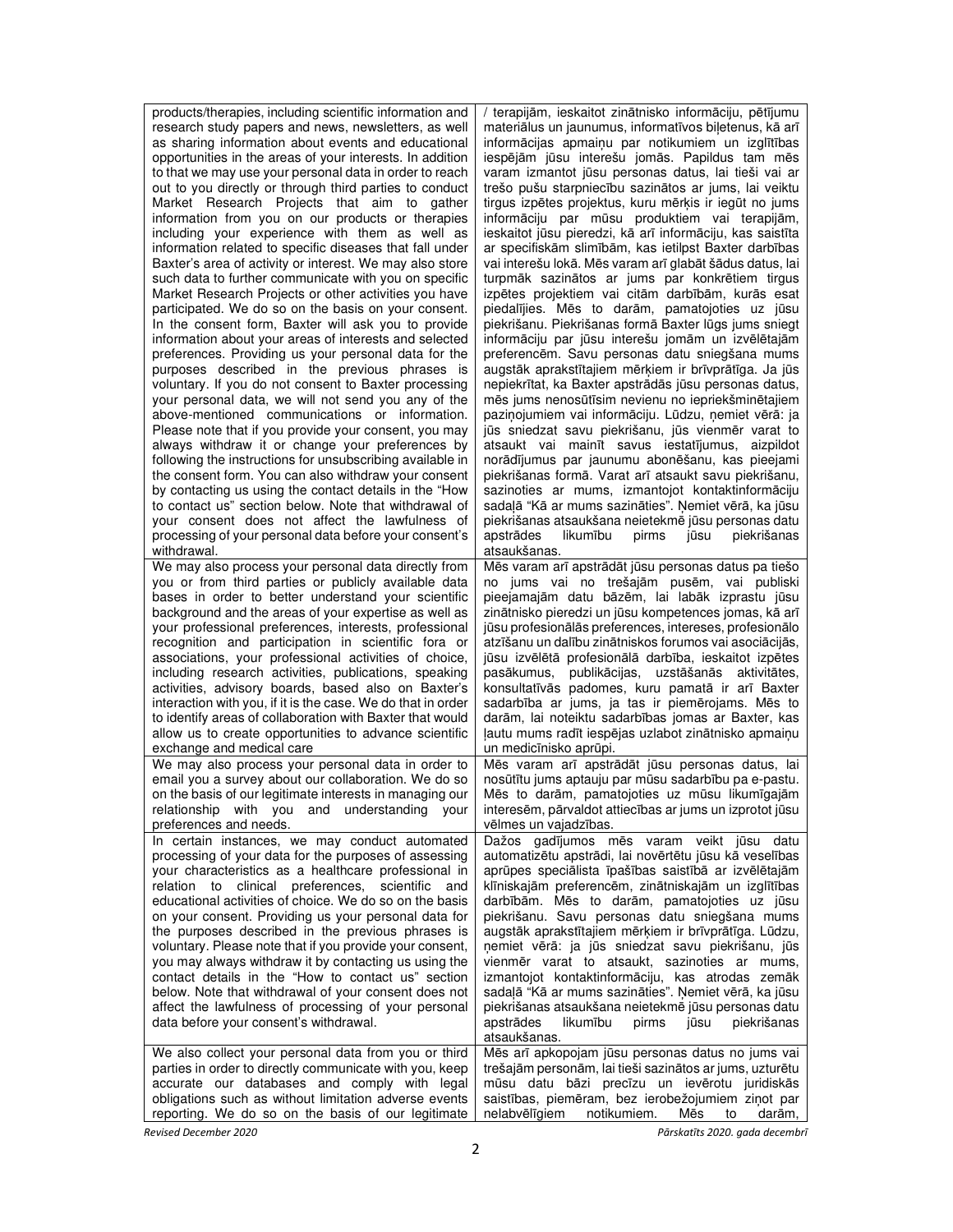| interests to manage our relationship with us, or<br>because we have a legal obligation.<br>In the event that we use your personal data for other                                                                                                                                                                                                                                                                                                                                                                                                                                                                                                                                                                                                                                                                                                                                                                                                                                                                                                                                                                                                                                                                       | pamatojoties uz mūsu likumīgajām interesēm, lai<br>pārvaldītu attiecības ar mums, vai tāpēc, ka mums ir<br>juridiskas saistības.<br>Gadījumā, ja mēs izmantosim jūsu personas datus                                                                                                                                                                                                                                                                                                                                                                                                                                                                                                                                                                                                                                                                                                                                                                                                                                                                                                                                                                                                                                       |
|------------------------------------------------------------------------------------------------------------------------------------------------------------------------------------------------------------------------------------------------------------------------------------------------------------------------------------------------------------------------------------------------------------------------------------------------------------------------------------------------------------------------------------------------------------------------------------------------------------------------------------------------------------------------------------------------------------------------------------------------------------------------------------------------------------------------------------------------------------------------------------------------------------------------------------------------------------------------------------------------------------------------------------------------------------------------------------------------------------------------------------------------------------------------------------------------------------------------|---------------------------------------------------------------------------------------------------------------------------------------------------------------------------------------------------------------------------------------------------------------------------------------------------------------------------------------------------------------------------------------------------------------------------------------------------------------------------------------------------------------------------------------------------------------------------------------------------------------------------------------------------------------------------------------------------------------------------------------------------------------------------------------------------------------------------------------------------------------------------------------------------------------------------------------------------------------------------------------------------------------------------------------------------------------------------------------------------------------------------------------------------------------------------------------------------------------------------|
| purposes, not mentioned above, we will inform you<br>about the specific purposes and, when required, on<br>what basis we do so, at the time we collect the personal<br>data from you to the extent required by law.                                                                                                                                                                                                                                                                                                                                                                                                                                                                                                                                                                                                                                                                                                                                                                                                                                                                                                                                                                                                    | citiem mērķiem, kas nav minēti iepriekš, mēs jūs<br>konkrētajiem<br>informēsim<br>par<br>mērkiem<br>un.<br>nepieciešamības gadījumā, uz kāda pamata tas tiks<br>darīts, laikā, kad mēs no jums apkoposim personas                                                                                                                                                                                                                                                                                                                                                                                                                                                                                                                                                                                                                                                                                                                                                                                                                                                                                                                                                                                                         |
|                                                                                                                                                                                                                                                                                                                                                                                                                                                                                                                                                                                                                                                                                                                                                                                                                                                                                                                                                                                                                                                                                                                                                                                                                        | datus, tādā mērā, kā to prasa likums.                                                                                                                                                                                                                                                                                                                                                                                                                                                                                                                                                                                                                                                                                                                                                                                                                                                                                                                                                                                                                                                                                                                                                                                     |
| With whom we may share your personal data                                                                                                                                                                                                                                                                                                                                                                                                                                                                                                                                                                                                                                                                                                                                                                                                                                                                                                                                                                                                                                                                                                                                                                              | <u>Ar ko mēs varam koplietot jūsu personas</u>                                                                                                                                                                                                                                                                                                                                                                                                                                                                                                                                                                                                                                                                                                                                                                                                                                                                                                                                                                                                                                                                                                                                                                            |
| and international data transfers                                                                                                                                                                                                                                                                                                                                                                                                                                                                                                                                                                                                                                                                                                                                                                                                                                                                                                                                                                                                                                                                                                                                                                                       | datus un starptautiska datu pārsūtīšana                                                                                                                                                                                                                                                                                                                                                                                                                                                                                                                                                                                                                                                                                                                                                                                                                                                                                                                                                                                                                                                                                                                                                                                   |
| Baxter is a global company and for the purposes<br>outlined above, Baxter may transfer your personal data<br>to other Baxter group companies and Baxter's service<br>providers acting on behalf of Baxter, such as providers<br>of IT system administration and user support services,<br>and providers of IT tools for consent management and<br>mailing services. These third parties are restricted from<br>using your personal data in any way other than to<br>provide services for us and we require them to provide<br>an adequate level of protection for your personal data.<br>For more information about Baxter's service providers,<br>please contact us at privacy@baxter.com.                                                                                                                                                                                                                                                                                                                                                                                                                                                                                                                            | Baxter ir globāls uzņēmums, un iepriekšminētajiem<br>mērķiem var pārsūtīt jūsu personas datus citiem Baxter<br>uzņēmumiem un<br>grupas<br>Baxter<br>pakalpojumu<br>sniedzējiem, kas darbojas Baxter vārdā, piemēram, IT<br>administrēšanas<br>lietotāju<br>sistēmu<br>un<br>atbalsta<br>pakalpojumu sniedzējiem, kā arī IT rīku piegādātājiem<br>par piekrišanas pārvaldību un pasta pakalpojumiem.<br>Šīm trešajām personām ir aizliegts izmantot jūsu<br>personas datus jebkādā citā veidā, kā tikai lai sniegtu<br>pakalpojumus mums, un mēs pieprasām, lai tiktu<br>nodrošināts<br>personas<br>datu<br>pienācīgs<br>jūsu<br>aizsardzības līmenis. Lai iegūtu papildinformāciju par<br>Baxter pakalpojumu sniedzējiem, lūdzu, sazinieties ar                                                                                                                                                                                                                                                                                                                                                                                                                                                                           |
|                                                                                                                                                                                                                                                                                                                                                                                                                                                                                                                                                                                                                                                                                                                                                                                                                                                                                                                                                                                                                                                                                                                                                                                                                        | mums pa e-pastu privacy@baxter.com.                                                                                                                                                                                                                                                                                                                                                                                                                                                                                                                                                                                                                                                                                                                                                                                                                                                                                                                                                                                                                                                                                                                                                                                       |
| Some of the recipients referred to above will be located<br>or may have relevant operations outside of your<br>country, such as in the United States, where the data<br>protection laws may not provide a level of protection<br>equivalent to the laws in your country. Baxter employs<br>measures to provide an adequate level of data<br>protection, such as Standard Contractual Clauses as<br>in force, ensures that all data recipients will provide an<br>adequate level of protection for the personal data, and<br>that appropriate technical and organizational security<br>measures are in place to protect your personal data.<br>If we are involved in a sale or transfer of all or some of<br>our business assets or operations via a share or asset<br>deal, your personal data may be transferred to the<br>acquiring organization who shall take at least the same<br>or higher standards of care in the treatment of your<br>personal data. Should such a sale or transfer occur,<br>you will be informed about this and may withdraw your<br>consent to or - as applicable - object to the transfer of<br>your personal data to, and processing and use of your<br>personal data by the transferee. | Daži no iepriekšminētajiem saņēmējiem atradīsies vai,<br>iespējams, veiks attiecīgas darbības ārpus jūsu valsts,<br>piemēram, Amerikas Savienotajās Valstīs, kur datu<br>aizsardzības likumi var nenodrošināt tādu aizsardzības<br>līmeni, kas ir līdzvērtīgs jūsu valsts likumiem. Baxter<br>veic pasākumus, lai nodrošinātu adekvātu datu<br>aizsardzības līmeni, kā, piemēram, to nodrošina spēkā<br>esošās standarta līguma klauzulas, ka visi datu<br>saņēmēji nodrošinās pienācīgu personas<br>datu<br>aizsardzības līmeni un ka jūsu personas datu<br>aizsardzībai ir piemēroti tehniski un organizatoriski<br>drošības pasākumi.<br>Ja mēs esam iesaistīti visu vai dažu mūsu biznesa<br>aktīvu vai operāciju pārdošanā vai nodošanā,<br>izmantojot akciju vai aktīvu darījumu, jūsu personas<br>dati var tikt nodoti ieguvējai organizācijai, kurai ir<br>jāievēro vismaz tie paši vai augstāki standarti, veicot<br>jūsu personas datu apstrādi. Ja notiks šāda pārdošana<br>vai nodošana, jūs par to tiksiet informēts un jūs varat<br>atsaukt savu piekrišanu vai, attiecīgā gadījumā,<br>iebildumus pret jūsu personas datu nodošanu, kā arī<br>personas datu apstrādi un izmantošanu, ko veic<br>pārnēmējs. |
| How long we keep your personal data                                                                                                                                                                                                                                                                                                                                                                                                                                                                                                                                                                                                                                                                                                                                                                                                                                                                                                                                                                                                                                                                                                                                                                                    | Cik ilgi mēs uzglabājam jūsu personas datus                                                                                                                                                                                                                                                                                                                                                                                                                                                                                                                                                                                                                                                                                                                                                                                                                                                                                                                                                                                                                                                                                                                                                                               |
| Generally, your data will not be kept for a longer period<br>that is legally required or justified for the purposes of<br>the process. Additionally, your personal data will be<br>kept for the following time periods:<br>If you have given us your consent to send you<br>marketing, commercial and related types of<br>communications, we will keep your data until you<br>withdraw your consent to receive these<br>communications or until we no longer send these                                                                                                                                                                                                                                                                                                                                                                                                                                                                                                                                                                                                                                                                                                                                                | Parasti Jūsu dati netiks glabāti ilgāku periodu, kā tas ir<br>likumīgi nepieciešams vai pamatots procesa mērķiem.<br>Papildus Jūsu personas dati tiks glabāti šādos laika<br>periodos:<br>Ja esat devis mums piekrišanu sūtīt jums<br>komerciālus un citus<br>mārketinga,<br>saistītus<br>komunikāciju veidus, mēs glabāsim jūsu datus līdz<br>brīdim, kad jūs atsauksiet piekrišanu<br>ŠО<br>paziņojumu saņemšanai vai kamēr mēs vairs                                                                                                                                                                                                                                                                                                                                                                                                                                                                                                                                                                                                                                                                                                                                                                                   |
| types of communications;<br>If we have collected your personal data solely to<br>$\bullet$                                                                                                                                                                                                                                                                                                                                                                                                                                                                                                                                                                                                                                                                                                                                                                                                                                                                                                                                                                                                                                                                                                                             | nesūtīsim šāda veida paziņojumus;<br>$\bullet$<br>Ja mēs esam apkopojuši jūsu personas datus tikai                                                                                                                                                                                                                                                                                                                                                                                                                                                                                                                                                                                                                                                                                                                                                                                                                                                                                                                                                                                                                                                                                                                        |
| send you the surveys mentioned herein, we will<br>keep your contact details until you opt-out of<br>receiving them or until we no longer need to send                                                                                                                                                                                                                                                                                                                                                                                                                                                                                                                                                                                                                                                                                                                                                                                                                                                                                                                                                                                                                                                                  | tāpēc, lai nosūtītu jums šeit minētās aptaujas, mēs<br>jūsu kontaktinformāciju glabāsim līdz brīdim, kad<br>jūs atteiksieties no to saņemšanas vai kamēr                                                                                                                                                                                                                                                                                                                                                                                                                                                                                                                                                                                                                                                                                                                                                                                                                                                                                                                                                                                                                                                                  |

*Revised December 2020 Pārskatīts 2020. gada decembrī*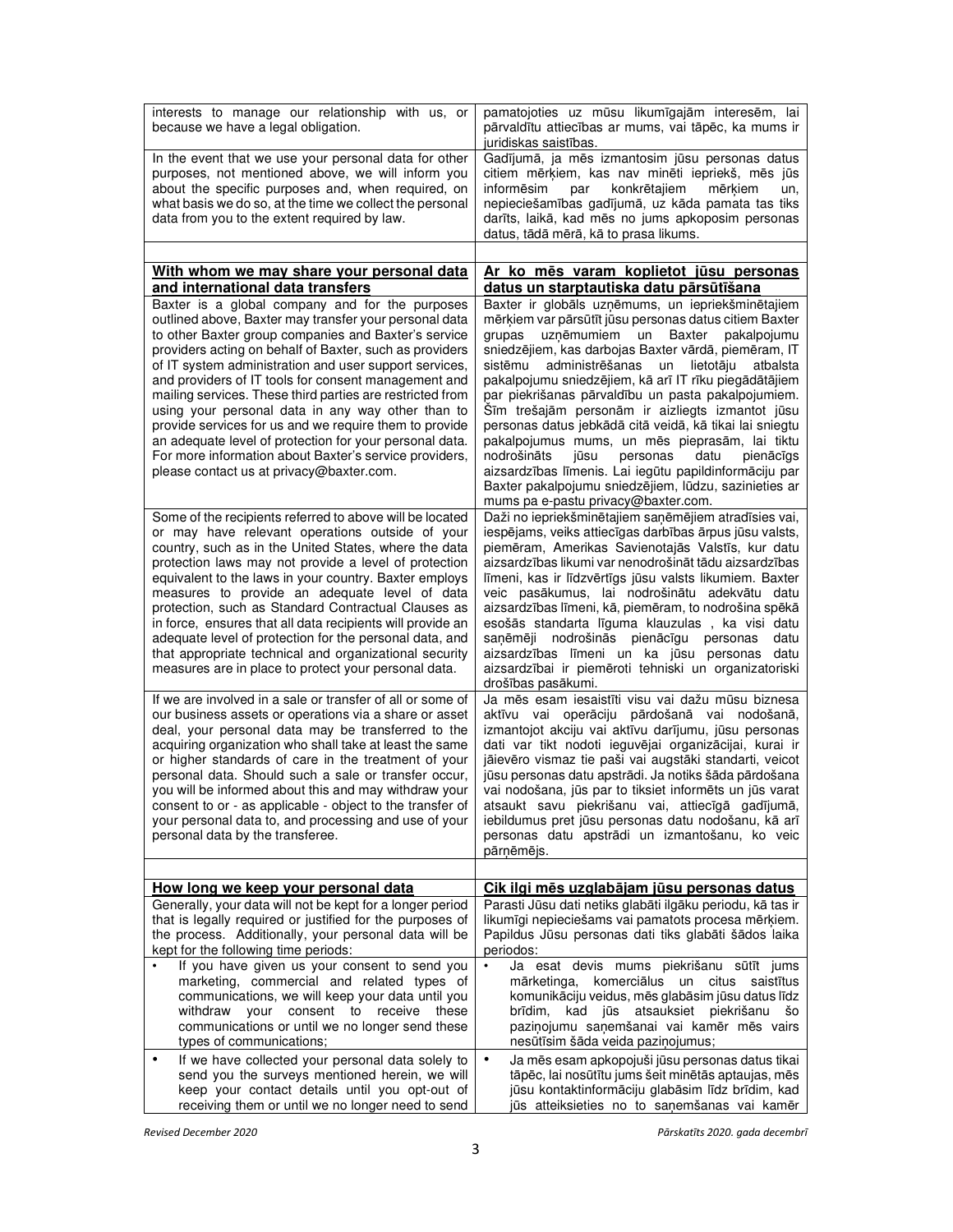| you such surveys, whichever happens first. As part<br>of those surveys, we will retain your survey data<br>for as long as you remain a customer of Baxter<br>and we need the information to help us understand<br>how we are performing.<br>If we have collected your data indirectly, i.e. from                                                                                                                                                                                                                                                                                                                                                                                                                                                                                                                                                                                                                                                                                                                                                    | mums vairs nevajadzēs jums sūtīt šādas aptaujas,<br>atkarībā no tā, kas notiek agrāk. Kā daļu no šīm<br>aptaujām mēs saglabāsim jūsu aptaujas datus tik<br>ilgi, kamēr jūs būsiet Baxter klients, un mums ir<br>nepieciešama informācija, kas mums palīdzētu<br>saprast, cik labi mēs sniedzam pakalpojumus.<br>Ja mēs esam apkopojuši jūsu datus netiešā veidā,<br>$\bullet$                                                                                                                                                                                                                                                                                                                                                                                                                                                                                                                                                                                                                                                                                   |
|-----------------------------------------------------------------------------------------------------------------------------------------------------------------------------------------------------------------------------------------------------------------------------------------------------------------------------------------------------------------------------------------------------------------------------------------------------------------------------------------------------------------------------------------------------------------------------------------------------------------------------------------------------------------------------------------------------------------------------------------------------------------------------------------------------------------------------------------------------------------------------------------------------------------------------------------------------------------------------------------------------------------------------------------------------|-----------------------------------------------------------------------------------------------------------------------------------------------------------------------------------------------------------------------------------------------------------------------------------------------------------------------------------------------------------------------------------------------------------------------------------------------------------------------------------------------------------------------------------------------------------------------------------------------------------------------------------------------------------------------------------------------------------------------------------------------------------------------------------------------------------------------------------------------------------------------------------------------------------------------------------------------------------------------------------------------------------------------------------------------------------------|
| third parties, we will keep your data until our first<br>contact with you and further retention would be<br>subject to your receipt of this privacy notice and/or<br>your consent as applicable. If such contact cannot<br>be performed within a reasonable period of time<br>from the collection day of your data, the data will<br>be deleted.                                                                                                                                                                                                                                                                                                                                                                                                                                                                                                                                                                                                                                                                                                    | t.i., no trešajām pusēm, mēs glabāsim jūsu datus<br>līdz mūsu pirmajai saziņai, un turpmāka datu<br>saglabāšana būs atkarīga no tā, vai saņemsiet šo<br>privātuma paziņojumu un / vai pēc jūsu<br>piekrišanas vai atteikuma. Ja šādu saziņu nevar<br>veikt saprātīgā laika posmā no jūsu datu<br>apkopošanas uzsākšanas, dati tiks dzēsti.                                                                                                                                                                                                                                                                                                                                                                                                                                                                                                                                                                                                                                                                                                                      |
|                                                                                                                                                                                                                                                                                                                                                                                                                                                                                                                                                                                                                                                                                                                                                                                                                                                                                                                                                                                                                                                     |                                                                                                                                                                                                                                                                                                                                                                                                                                                                                                                                                                                                                                                                                                                                                                                                                                                                                                                                                                                                                                                                 |
| <b>Your rights</b><br>In certain circumstances, local data protection laws                                                                                                                                                                                                                                                                                                                                                                                                                                                                                                                                                                                                                                                                                                                                                                                                                                                                                                                                                                          | Jūsu tiesības<br>Noteiktos apstākļos vietējie datu aizsardzības likumi                                                                                                                                                                                                                                                                                                                                                                                                                                                                                                                                                                                                                                                                                                                                                                                                                                                                                                                                                                                          |
| and certain local laws (including the GDPR) give you<br>rights with respect to your personal data. These rights<br>differ by country/region. You can request:                                                                                                                                                                                                                                                                                                                                                                                                                                                                                                                                                                                                                                                                                                                                                                                                                                                                                       | un noteikti vietējie likumi (ieskaitot GDPR regulu)<br>piešķir jums tiesības uz jūsu personas datiem. Šīs<br>tiesības dažādās valstīs / reģionos atšķiras. Jūs varat<br>pieprasīt:                                                                                                                                                                                                                                                                                                                                                                                                                                                                                                                                                                                                                                                                                                                                                                                                                                                                              |
| Access to or copies of your personal data,<br>including knowing whether we hold personal data<br>about you, and, if so, what kind and for what<br>purposes. You can also request information about<br>who has received your personal data.                                                                                                                                                                                                                                                                                                                                                                                                                                                                                                                                                                                                                                                                                                                                                                                                          | Piekļuvi jūsu personas datiem vai to kopijām,<br>$\bullet$<br>ieskaitot tiesības zināt, vai mums ir jūsu personas<br>dati, un, ja jā, tad kāda veida dati un kādiem<br>nolūkiem tie tiek izmantoti. Jūs varat arī pieprasīt<br>informāciju par to, kas ir saņēmis jūsu personas<br>datus.                                                                                                                                                                                                                                                                                                                                                                                                                                                                                                                                                                                                                                                                                                                                                                       |
| That we correct of your personal data if you think<br>it is inaccurate or incomplete or request that we<br>erase or delete your personal data, unless we<br>have a legal obligation to hold it or are otherwise<br>permitted by applicable law to retain it.                                                                                                                                                                                                                                                                                                                                                                                                                                                                                                                                                                                                                                                                                                                                                                                        | Lai mēs izlabojam jūsu personas datus, ja<br>$\bullet$<br>uzskatāt, ka tie ir kļūdaini vai nepilnīgi, vai<br>pieprasīt, lai mēs izdzēstu jūsu personas datus, ja<br>vien mums nav juridisku pienākumu tos glabāt vai<br>ja tos saskaņā ar piemērojamiem likumiem ir<br>atļauts citādi saglabāt.                                                                                                                                                                                                                                                                                                                                                                                                                                                                                                                                                                                                                                                                                                                                                                 |
| Us to restrict the processing of your personal data<br>and not to delete it.                                                                                                                                                                                                                                                                                                                                                                                                                                                                                                                                                                                                                                                                                                                                                                                                                                                                                                                                                                        | Mums ierobežot jūsu personas datu apstrādi un<br>$\bullet$<br>neizdzēst tos.                                                                                                                                                                                                                                                                                                                                                                                                                                                                                                                                                                                                                                                                                                                                                                                                                                                                                                                                                                                    |
| That we provide you with your personal data that<br>we obtained from you so that you can store and<br>re-use it for your personal use, and you can ask<br>us to provide this personal data to another entity.                                                                                                                                                                                                                                                                                                                                                                                                                                                                                                                                                                                                                                                                                                                                                                                                                                       | Ka mēs sniedzam jums jūsu personiskos datus,<br>$\bullet$<br>kurus mēs no jums ieguvām, lai jūs varētu tos<br>glabāt un atkārtoti izmantot personīgai lietošanai,<br>un jūs arī varat lūgt mūs sniegt šos personas datus<br>kādai citai pusei.                                                                                                                                                                                                                                                                                                                                                                                                                                                                                                                                                                                                                                                                                                                                                                                                                  |
| You can exercise your rights by contacting your local<br>Baxter entity using the contact details provided in the<br>"How to contact us" section.                                                                                                                                                                                                                                                                                                                                                                                                                                                                                                                                                                                                                                                                                                                                                                                                                                                                                                    | Jūs varat izmantot savas tiesības, sazinoties ar vietējo<br>Baxter organizāciju, izmantojot kontaktinformāciju, kas<br>sniegta sadaļā "Kā ar mums sazināties".                                                                                                                                                                                                                                                                                                                                                                                                                                                                                                                                                                                                                                                                                                                                                                                                                                                                                                  |
| As described above you also have the right to withdraw<br>your consent or object to our using and disclosing your<br>personal data for purposes of direct marketing or if<br>based on our legitimate interests. You can do so at any<br>time "opting-out" of the marketing or other types of<br>communications described above that you receive<br>based upon your consent, as well as the surveys in<br>accordance with the unsubscribe instructions included<br>in the specific communications. If you are unable to<br>object by opting-out in this manner, please contact us<br>using the contact details provided below. If you believe<br>we are using, disclosing or otherwise processing your<br>personal data in a way that is not in accordance with<br>the law you can lodge a complaint with a data<br>protection authority in your country.<br>We will handle any request to exercise your rights in<br>accordance with applicable law. Please note that<br>depending on the circumstances, some of the above<br>rights may not apply. | Kā iepriekš aprakstīts, jums ir arī tiesības atsaukt savu<br>piekrišanu vai iebilst pret to, ka mēs izmantojam un<br>izpaužam jūsu personas datus tieša mārketinga<br>nolūkos vai ja tas ir pamatots ar mūsu likumīgajām<br>interesēm. To var izdarīt jebkurā laikā "atsakoties" no<br>iepriekš aprakstītajiem mārketinga vai cita veida<br>paziņojumiem, kurus saņemat, pamatojoties uz jūsu<br>piekrišanu, kā arī aptaujas saskanā ar norādījumiem<br>par abonēšanu, kas iekļauti konkrētajos paziņojumos.<br>Ja jūs nevarat iebilst, atsakoties šādā veidā, lūdzu,<br>sazinieties ar mums, izmantojot zemāk norādīto<br>kontaktinformāciju. Ja uzskatāt, ka mēs izmantojam,<br>atklājam vai citādi apstrādājam jūsu personas datus<br>veidā, kas neatbilst likumiem, varat iesniegt sūdzību<br>savas valsts datu aizsardzības iestādei.<br>Mēs izskatīsim visus pieprasījumus izmantot jūsu<br>tiesības saskaņā ar piemērojamajiem likumiem. Lūdzu,<br>ņemiet vērā, ka atkarībā no apstākļiem dažas no<br>iepriekšminētajām tiesībām var nebūt piemērojamas. |
|                                                                                                                                                                                                                                                                                                                                                                                                                                                                                                                                                                                                                                                                                                                                                                                                                                                                                                                                                                                                                                                     |                                                                                                                                                                                                                                                                                                                                                                                                                                                                                                                                                                                                                                                                                                                                                                                                                                                                                                                                                                                                                                                                 |
| <b>Security</b>                                                                                                                                                                                                                                                                                                                                                                                                                                                                                                                                                                                                                                                                                                                                                                                                                                                                                                                                                                                                                                     | Drošība                                                                                                                                                                                                                                                                                                                                                                                                                                                                                                                                                                                                                                                                                                                                                                                                                                                                                                                                                                                                                                                         |